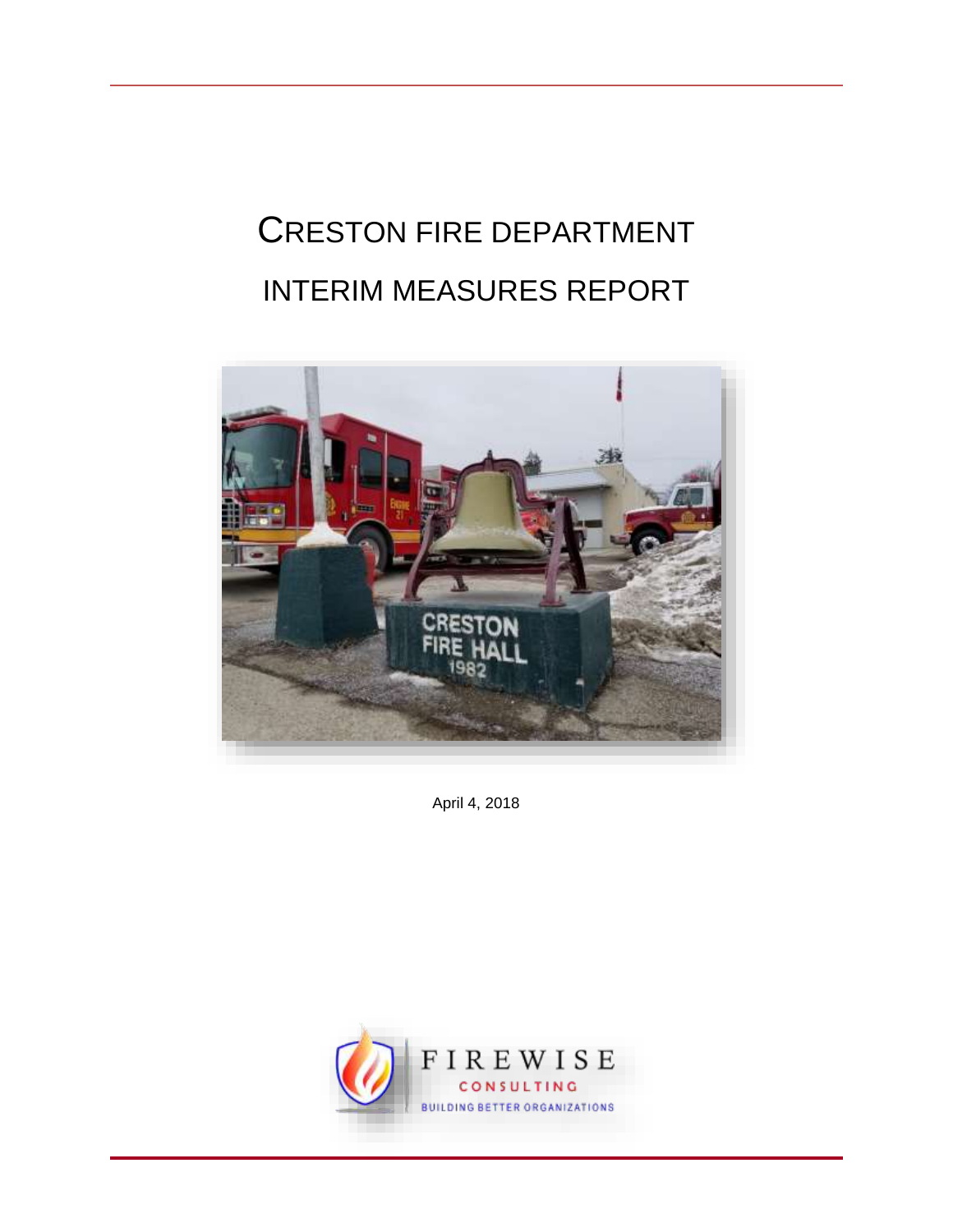# <span id="page-1-0"></span>DISCLAIMER

This report is submitted for your review and consideration. FireWise Consulting Ltd. (FWC) makes no representation or warranty to the recipient about the information and shall not be liable for any errors or omissions in the information or the use thereof.

# <span id="page-1-1"></span>**RELIANCE**

FWC has relied on the information supplied by the client to be true and accurate.



PO Box 253 Shawnigan Lake, BC V0R 2W0 250.812.9830 www.firewiseconsulting.com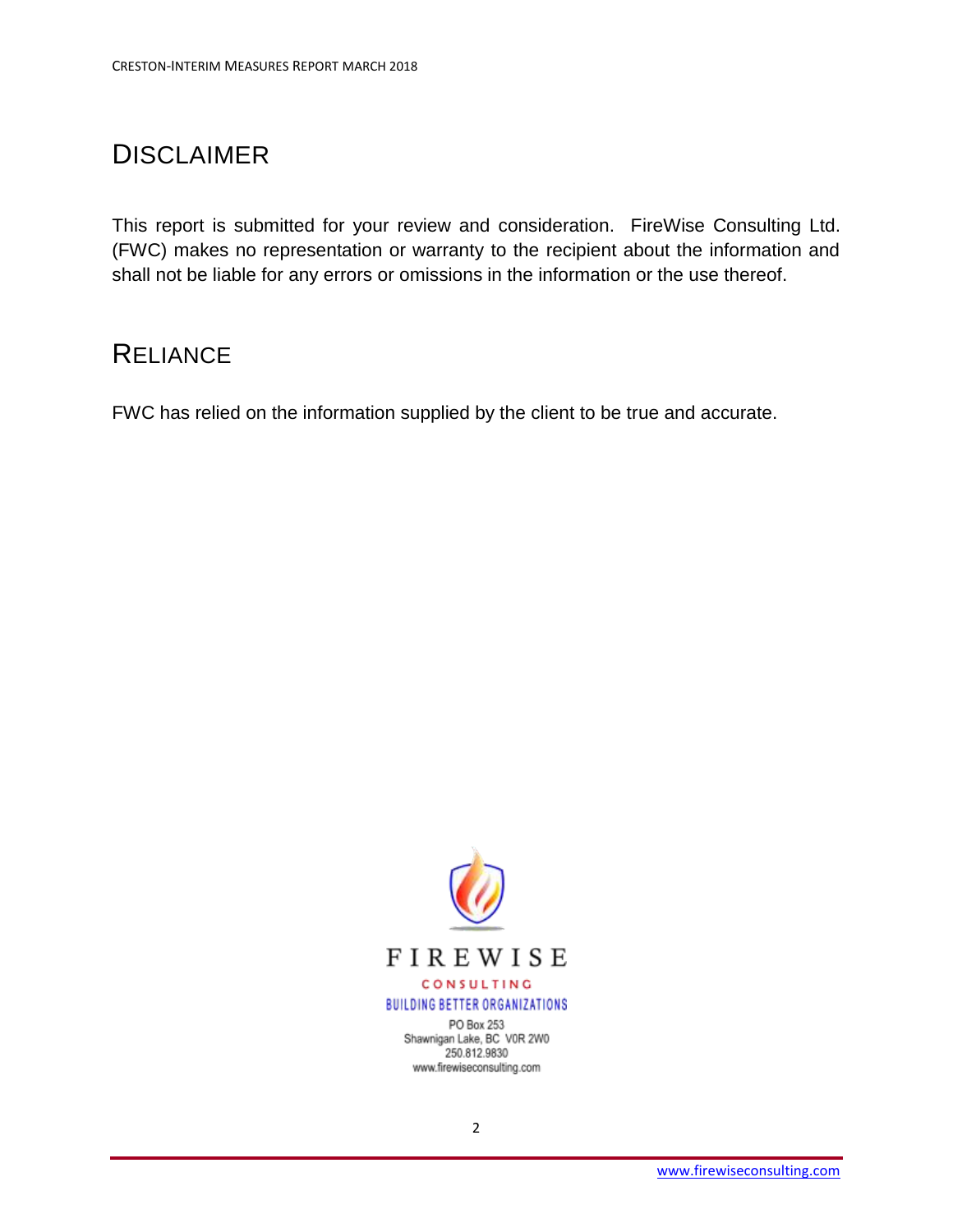| <b>CONTENTS</b>                                                                 |
|---------------------------------------------------------------------------------|
|                                                                                 |
|                                                                                 |
|                                                                                 |
|                                                                                 |
|                                                                                 |
|                                                                                 |
|                                                                                 |
|                                                                                 |
|                                                                                 |
|                                                                                 |
|                                                                                 |
|                                                                                 |
|                                                                                 |
|                                                                                 |
|                                                                                 |
|                                                                                 |
|                                                                                 |
|                                                                                 |
|                                                                                 |
| Occupational Health and Safety Regulation Section 5.54 Exposure Control Plan 25 |
|                                                                                 |
|                                                                                 |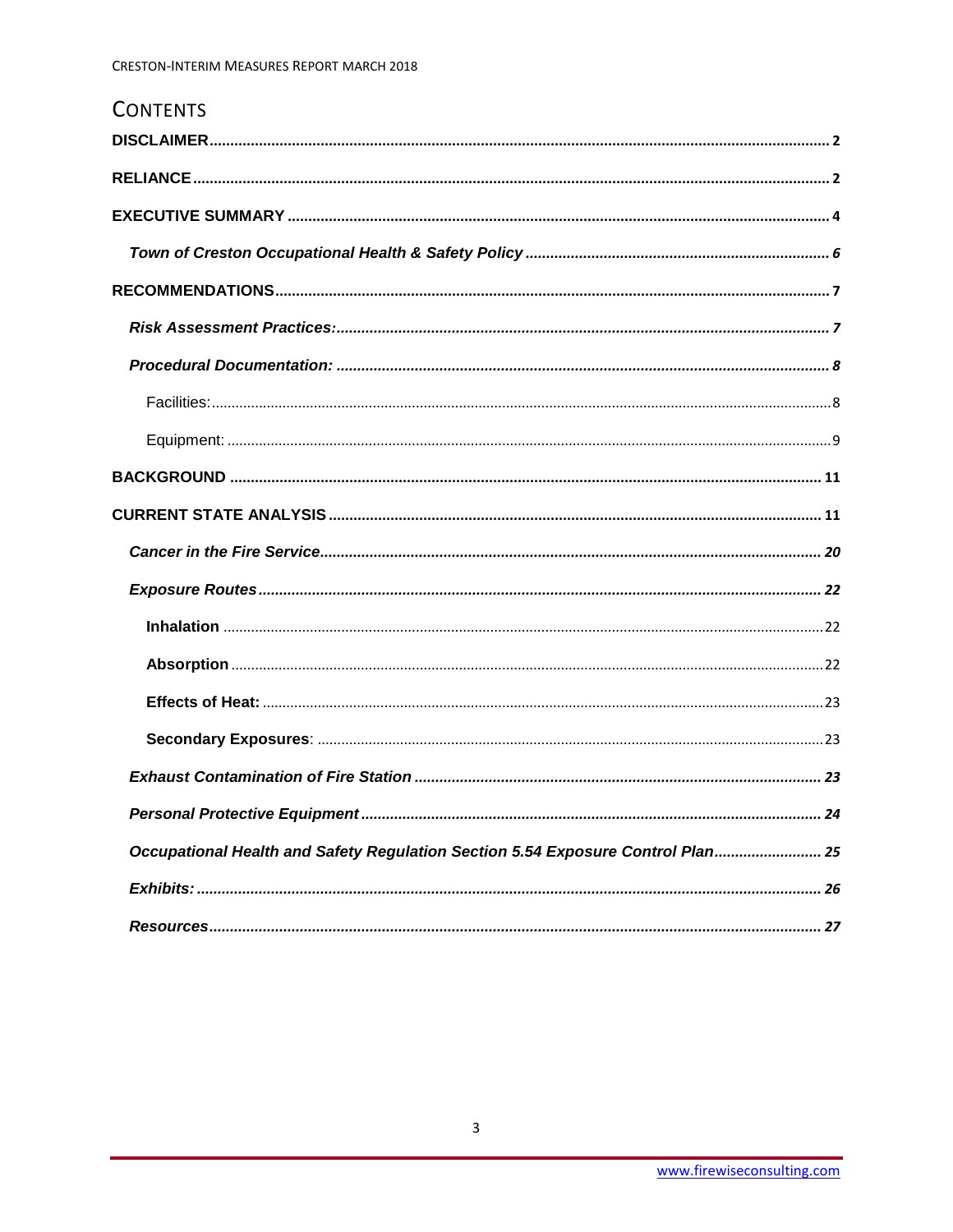# <span id="page-3-0"></span>EXECUTIVE SUMMARY

The Town of Creston has identified the need to update their fire protection facilities to address operational and other shortfalls in the current fire hall. The Creston fire hall, a repurposed grocery store, has served the Town well since 1982, but has outlived its functional lifespan. The building, while providing an effective home for fire services for 35 years, is unable to support the requirements of a modern volunteer fire service due to a lack of space and an array of spatial and functional concerns. Plans are underway to develop updated fire station facilities for the Department.

The development of the business case for updated fire department facilities included identification of deficiencies in the current building. A consultation with the Town's firefighters identified several serious health and safety concerns regarding the existing fire station. The firefighter concerns included:

- Exhaust emissions from fire apparatus are not controlled, resulting in contamination of gear and sanitary areas including offices, breathing apparatus fill and storage areas as well as offices and other "clean" areas of the facility,
- Contamination from fire protective clothing and equipment is being introduced into the fire station following incidents. These contaminants include blood and body fluids, and a host of post fire chemicals and toxins, many of which are known or suspected carcinogens,
- General concerns regarding spatial restrictions in terms of operations, including vehicle movements, storage of firefighter protective clothing and overhead spatial restrictions.

There is general recognition that these deficiencies will need to be managed during the transition from the current facility through the process of construction and to the occupancy of the new facility. This report provides an analysis of the identified deficiencies and provides a road map to address WorkSafeBC Occupational Health and Safety Regulations that is anchored to fire protection standards including:

- National Fire Protection Association (NFPA) 1500 Standard on Occupational Health, Safety and Wellness Programs
- NFPA 1851 Standard for the Selection, Care and Maintenance of Protective Ensembles for Structural Fire Fighting and Proximity Fire Fighting, and
- Industry best practices

It should be clearly understood that this report does not presuppose a specific solution. What is certain is that the status quo is not an option that can be considered. The identified deficiencies must be addressed in the short term and will require the collective wisdom and creativity of Council and the Community Fire Hall Advisory Select Committee to determine the permanent solution.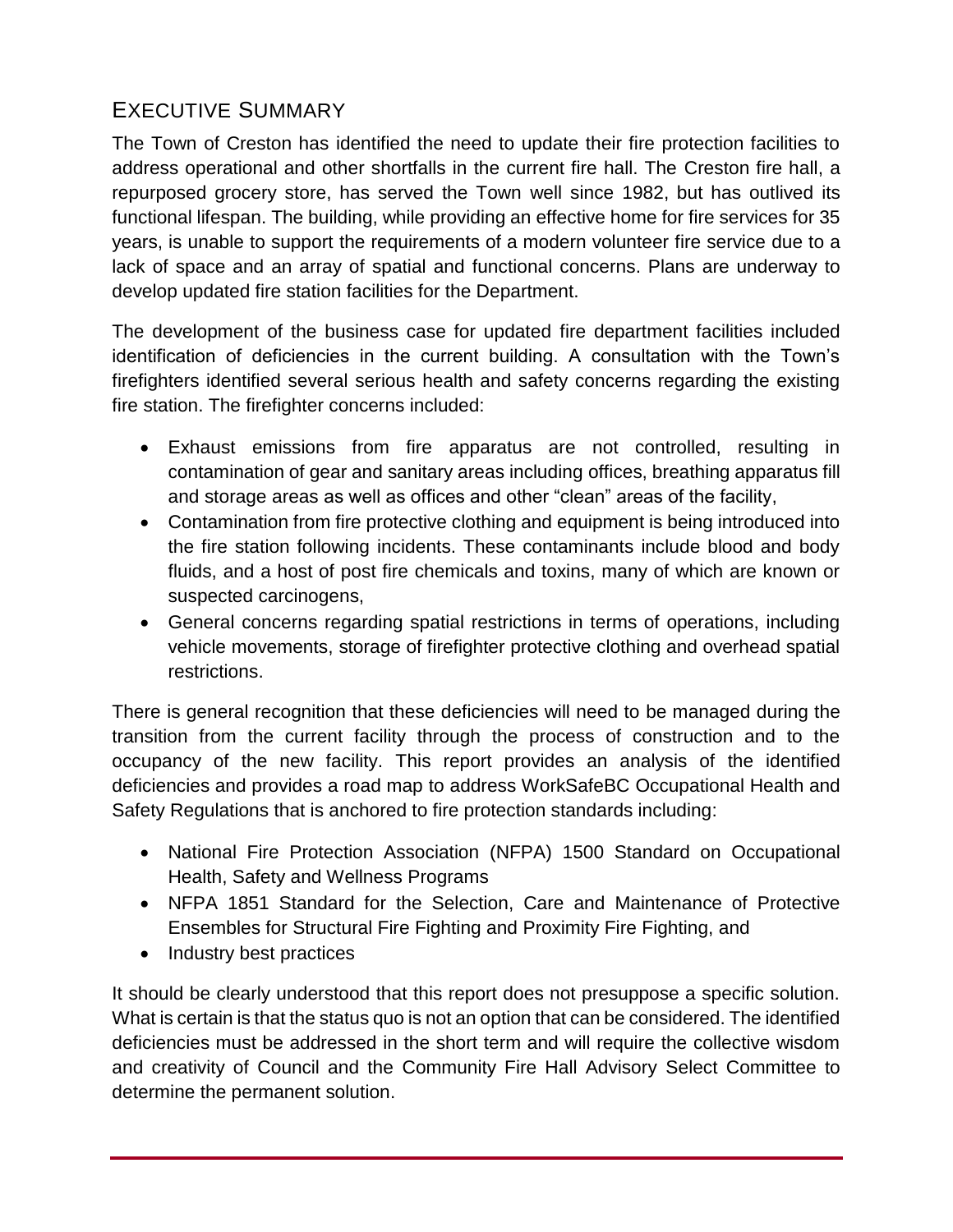As presented, the Interim Measures Report follows a risk management approach that starts with the Town of Creston's commitment to a safe and healthy workplace followed with structured recommendations to achieve an appropriate level of safety for staff and residents while meeting legislated workplace health and safety objectives. All the report's recommendations are supported by a series of exhibits attached to the report that provides detailed contextual guidance to the Town administration.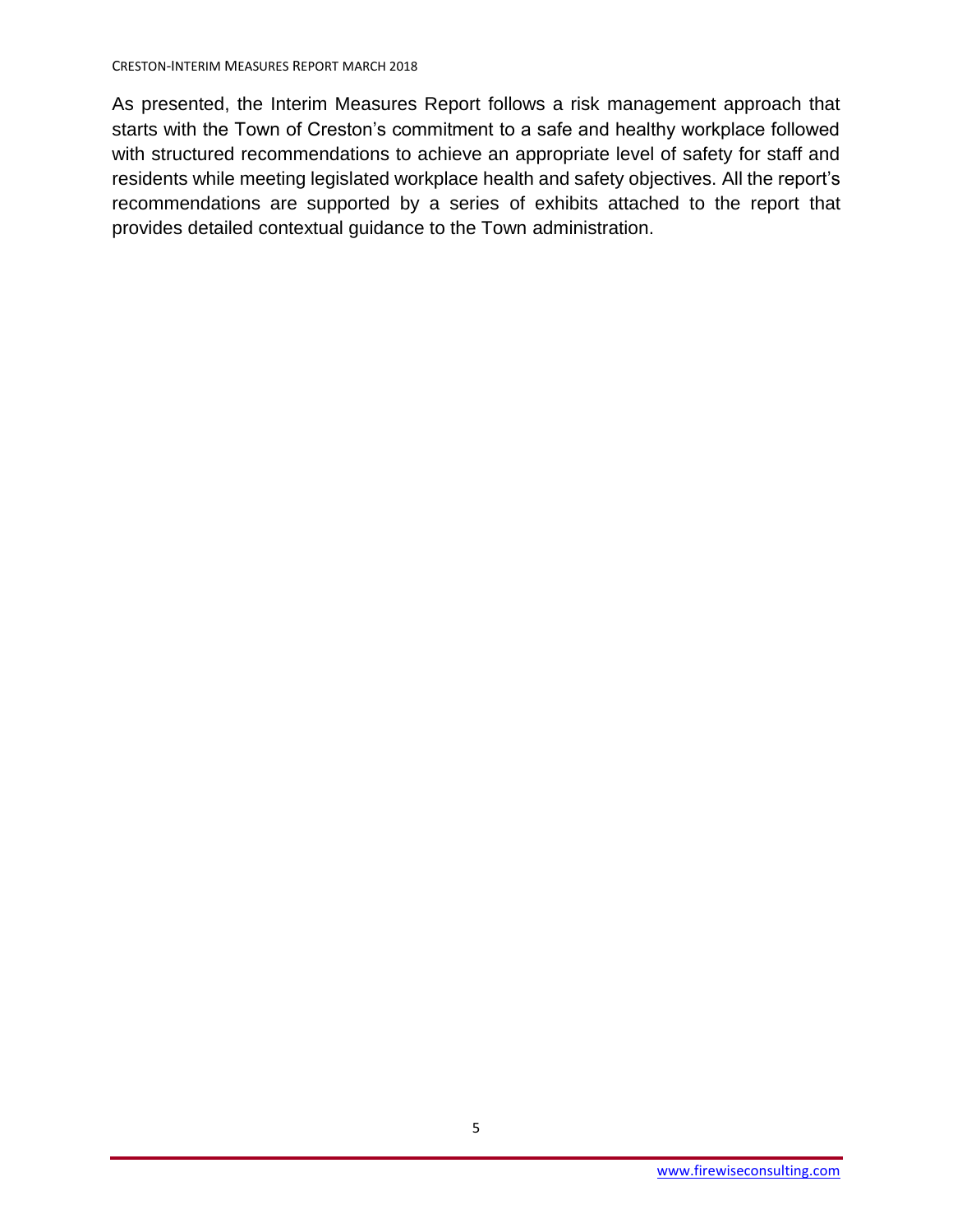# <span id="page-5-0"></span>**TOWN OF CRESTON OCCUPATIONAL HEALTH & SAFETY POLICY**

*It is the policy of the Town of Creston to provide a safe work environment that is designed, operated and maintained in accordance with occupational health and safety standards.*

*It is the responsibility of the Town of Creston management to develop, implement and maintain programs designed to prevent injuries and occupational diseases throughout the Town of Creston workplaces by ensuring that health and safety hazards are controlled or eliminated, and by developing work procedures conducive to a healthy and safe workplace.*

*It is the responsibility of every supervisor to ensure that all workers are instructed in and follow all safe work procedures, regulatory requirements and collective agreement provisions.*

*It is the responsibility of all workers to follow proper safe work procedures and to monitor their workplace for unsafe conditions and hazards.*

*Through the active participation and cooperation of management, supervisors, workers and joint health and safety committees, the Town of Creston will promote healthy and safe working conditions and attitudes as integral parts of its operations.*

*Any worker or supervisor not complying with safe practices and procedures, including the provisions of the Occupational Health and Safety program may be subject to discipline, in accordance with the Town of Creston Progressive Discipline Policy.*

The following report provides a practical application of both the intent and the letter of the Town of Creston's Occupational Health and Safety Policy.

6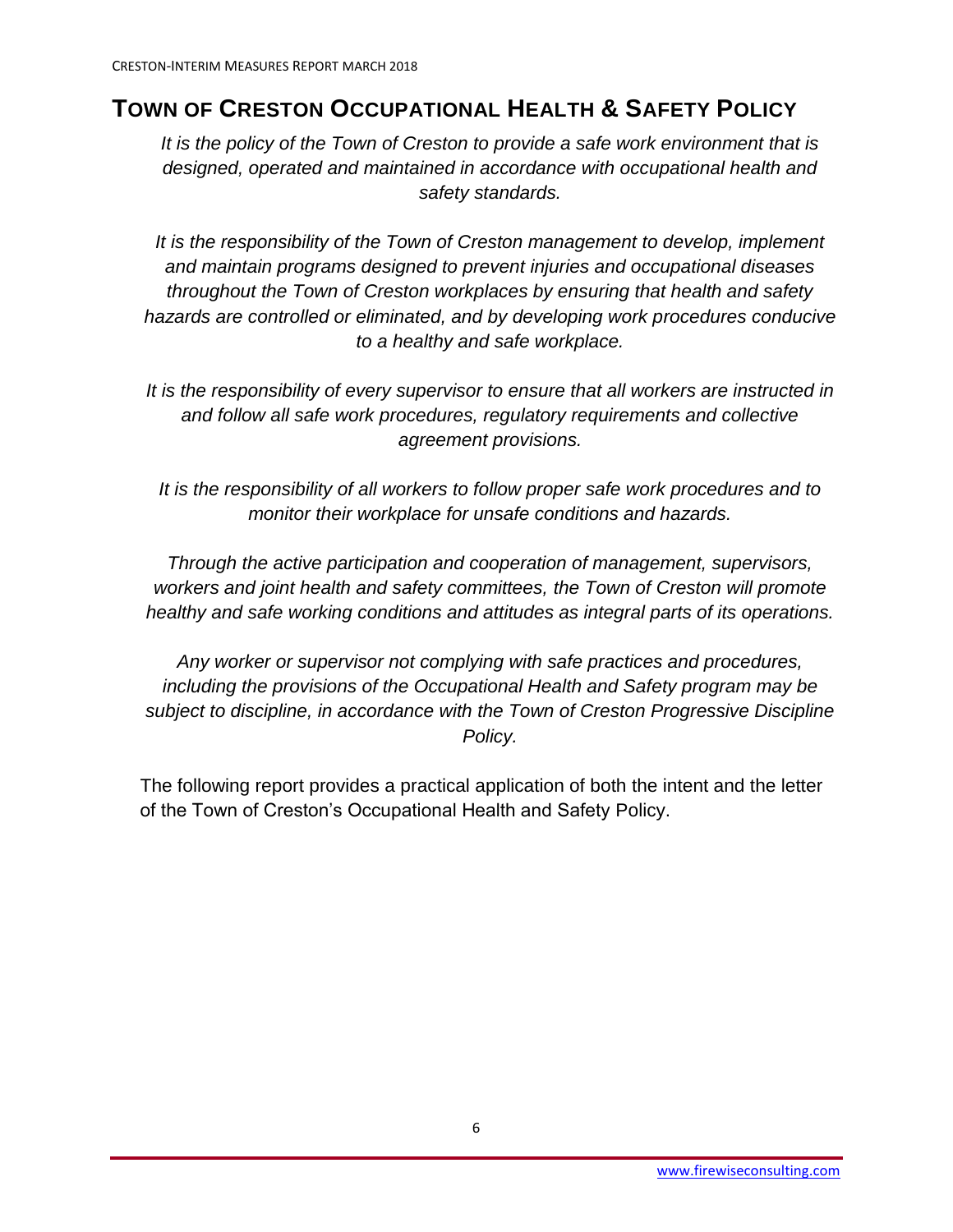# <span id="page-6-0"></span>RECOMMENDATIONS

All the recommendations in this report are supported by a combination of industry accepted practices, manufacturer's instructions, internationally accepted fire service standards and related WorkSafeBC regulations. Taken in their entirety, these recommendations provide a simplified risk management approach to address identified and potential exposure and safety risks. While some of the recommendations are specifically intended to bridge into an updated facility, many are the basis of effective hazard management processes that should continue subsequent to a move into updated facilities.

The recommendations are supported by several exhibits referenced at the rear of this report. These provide specific direction or examples of options that may be modified to meet the unique nature of the Creston Fire Department.

<span id="page-6-1"></span>RISK ASSESSMENT PRACTICES:

- 1. A hygiene evaluation of the Creston fire station, equipment, and personal protective equipment should be conducted by a qualified third party to determine the levels of contamination that currently exist, effectiveness of current decontamination efforts and to identify specific issues. Results of the analysis should be used as the basis for development of the required exposure management plan. Ongoing monitoring should continue through the implementation of hazard control processes to ensure compliance with requirements and to evaluate the effectiveness of controls.
- 2. The addition of hazardous materials exposure risk should be included in risk management planning for all operations. Many of the exposure risks can be identified in an effective scene size up with appropriate strategies to manage potential contamination implemented at the scene and carried on back to the station. Application of defined processes in NFPA Standards and manufacturers guidelines should be implemented.
- 3. It is impossible to eliminate completely the potential exposure of fire fighters to work related carcinogens and toxins. Therefore, an aggressive detection and health monitoring program should be considered for all fire fighters. A guide for fire fighters physicians should be developed that details the considerations a physician need to be evaluating when performing a regular medical checkup for a firefighter. The Town should consider implementing a **mandatory** requirement for all firefighting personnel to obtain a physical at least once every 24 months and preferably annually. All firefighters coming into the Creston Fire Department should have a baseline examination using the same criteria prior to being placed on active duty.
- 4. The Fire Department workplace health and safety committee should be linked to the Town's Joint Health and Safety Committee. Regular meetings should be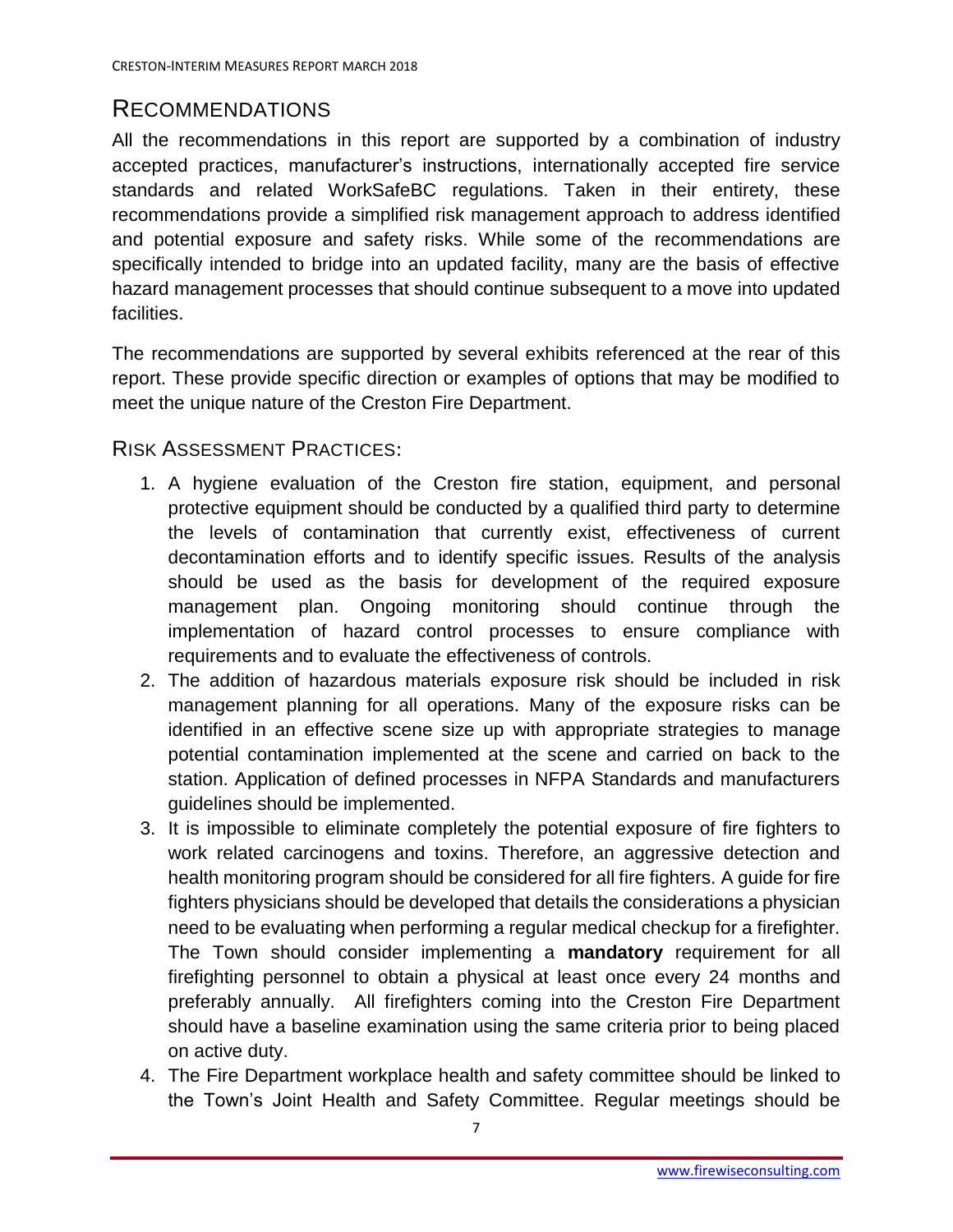scheduled, and the Town, Fire Department Management and Fire Fighters should commit to meeting as scheduled to meet the directives of the Town of Creston Occupational Health and Safety Policy.

## <span id="page-7-0"></span>PROCEDURAL DOCUMENTATION:

- 5. Specific decontamination, infection and exposure control standard operating guidelines (SOG's) should be developed and implemented. These SOG's should be anchored to recognized fire protection and infection control standards (i.e. NFPA) or other demonstrated leading practices and need to include WorkSafeBC exposure registry protocols.
- 6. A decontamination procedure should be developed following recommended practices identified in NFPA 1500 and manufacturer's specifications for all PPE and personnel. This should include prohibitions on bringing contaminated gear into enclosed spaces, including apparatus, cleaning and maintenance procedures and storage solutions that minimize secondary contamination risks from apparatus and exhaust.
- 7. A procedure for the cleaning and decontamination of fire department vehicles should be developed. This procedure should also consider proactive processes including a prohibition on the transport of grossly contaminated PPE inside passenger areas of apparatus.
- 8. Safe work practices around working in elevated places, low overhead spaces and alternative procedures where the work cannot be safely completed should be considered. The process for development of the work practices should include appropriate personal protective equipment beyond that issued for firefighting and rescue operations.
- 9. A safe movement policy on the movement of vehicles into and out of the fire station should be developed and implemented. The SOG should include reference to acceptable bystander behaviours, and instructions to spotters and drivers on how to identify and manage safe and unsafe practices. The SOG should include restrictions on activities in proximity of vehicles when moving vehicles and a twospotter rule.
- 10.Operating procedures related to fire suppression should be developed that are based on a transitional fire attack methodology focused on cooling the fire prior to firefighter entry. A focus on reducing the exposure risk to firefighters should be a foundational planning principle for all operational Standard Operating Guidelines (SOG's).

## <span id="page-7-1"></span>Facilities:

11.Consideration should be given to making the current fire station an "operations only" facility. This would include: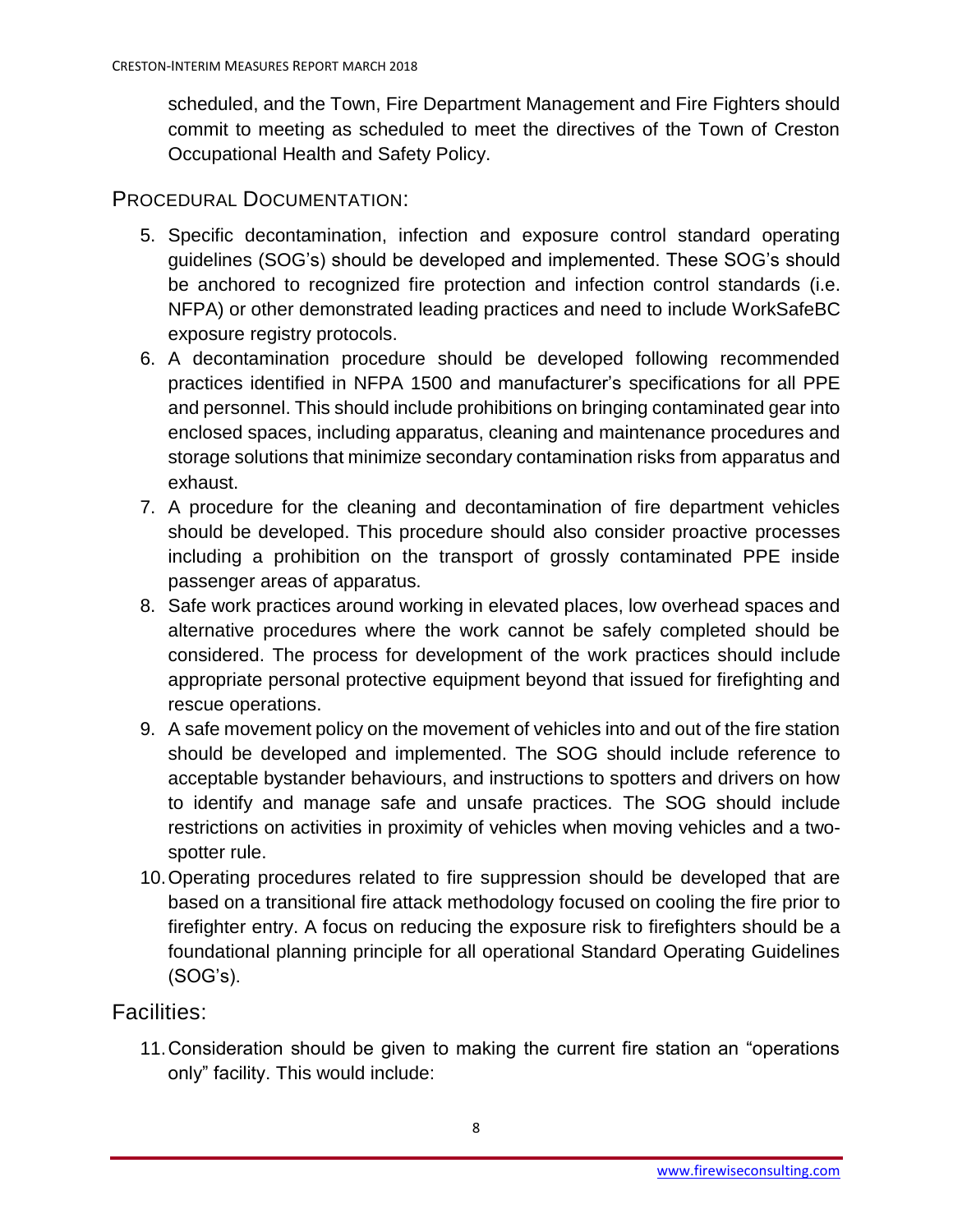- a. To minimize the negative health impacts of sustained exposures of career staff to potential contamination in the fire station, all fire department administrative personnel, including the Fire Chief should be relocated out of the fire station and into other facilities.
- b. The spaces currently occupied for administration should then be repurposed for "clean" functions including breathing apparatus maintenance and clean equipment storage.
- c. Classroom and other meeting spaces could, as an interim measure, be accommodated in the fire department training ground and other Town owned facilities.
- d. Current work and servicing spaces should be evaluated for the development of temporary shower and hygiene facilities in a gender respectful manner.
- 12.The development of an interim vehicle exhaust mitigation strategy to ensure that maximum exposure threshold limits for diesel exhaust is not exceeded for staff operating in the fire station. This should include operational directives on starting and operating vehicles, rules on door openings and duration of engine operations inside the station.
- 13.The current exhaust and makeup air fans installed in the fire station apparatus bays do not appear to be providing an acceptable level of air exchange. An engineer should be considered to evaluate these fans and make recommendations on improvements to ensure effective air exchange on all areas of the floor spaces. An acceptable solution will depend on decisions made on how operations will be amended as per Recommendation 11.
- 14.Professional cleaning services should be considered for all areas of the fire station, except the fire apparatus bays. These services should include periodic cleaning of the office carpets and all wall surfaces and the application and maintenance of floor finishes to assist in improving overall facility hygiene. Fire department personnel should be able to provide daily cleaning between scheduled cleaning services.

# <span id="page-8-0"></span>Equipment:

- 15.All breathing apparatus masks should be stored in manufacturers supplied storage bags to ensure that they remain clean and sanitary between uses and cleaning.
- 16.Soiled and contaminated personal protective gear should be cleaned in accordance with manufacturer's recommendations and in accordance with the requirements of NFPA 1500 and NFPA 1851.
- 17.The use of gear bags and protective covers for firefighting ensemble that can protect cleaned gear from accidental contamination by vehicle exhaust or other contaminants should be evaluated.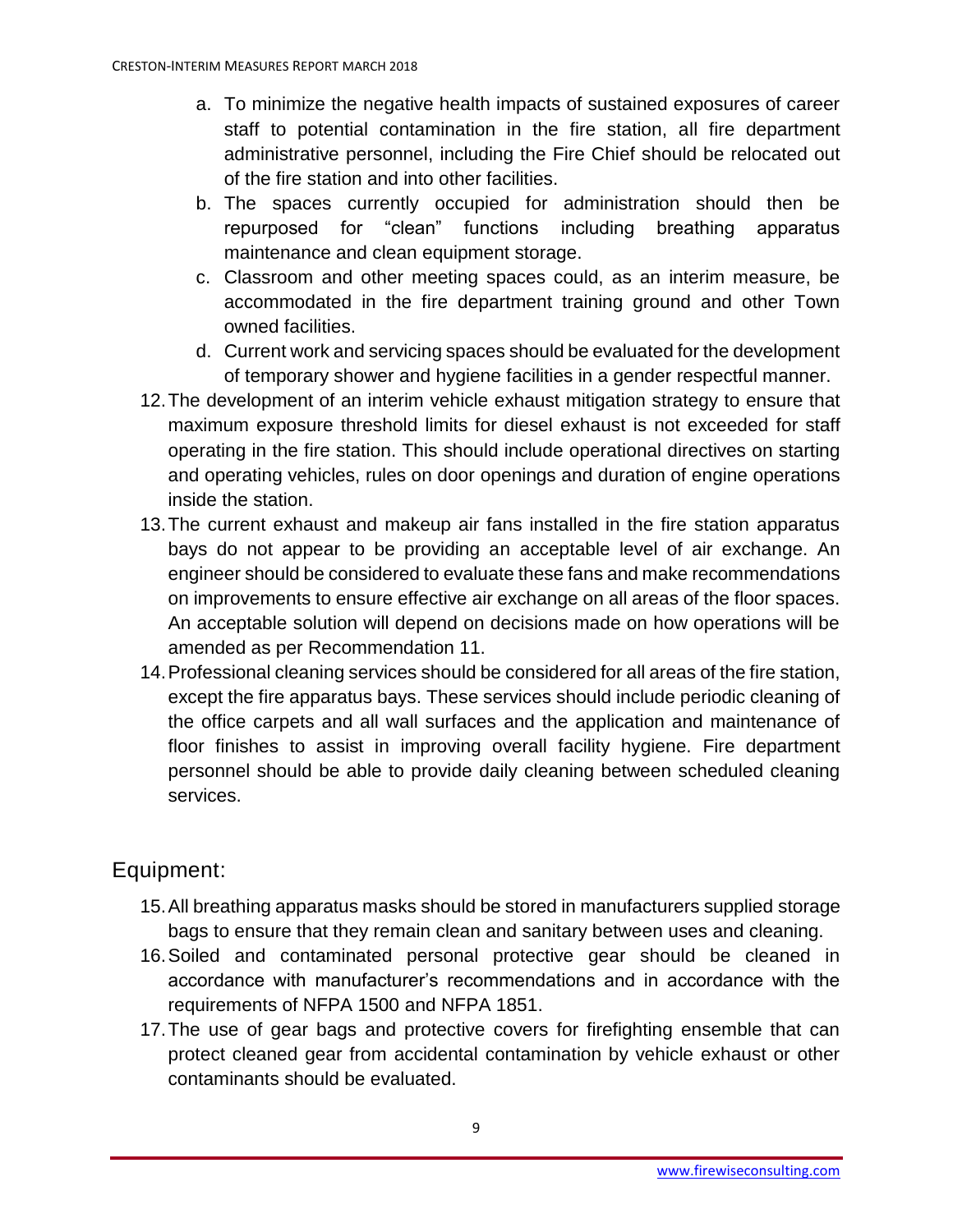- 18.Spare gear in front line condition in a range of sizes appropriate to the department should be provided to ensure that contaminated gear can be taken immediately out of service and cleaned appropriately.
	- a. Spare equipment including gloves and hoods should be issued to all fire fighters to ensure that they have a spare so that these items can be laundered immediately after every use. Policies including a prohibition on carrying the spares in their pockets should be developed.
	- b. Firefighter bunker gear should be available in a range of sizes to accommodate fire fighters. There is no requirement to issue every fire fighter a dedicated set of spare gear.
- 19.All fire fighters should be required to maintain a set of clothing, including under garments, in which to change into prior to departure from the fire station. Mandatory decontamination procedures should apply to any firefighter who *may* have been exposed to the products of combustion or biological hazards.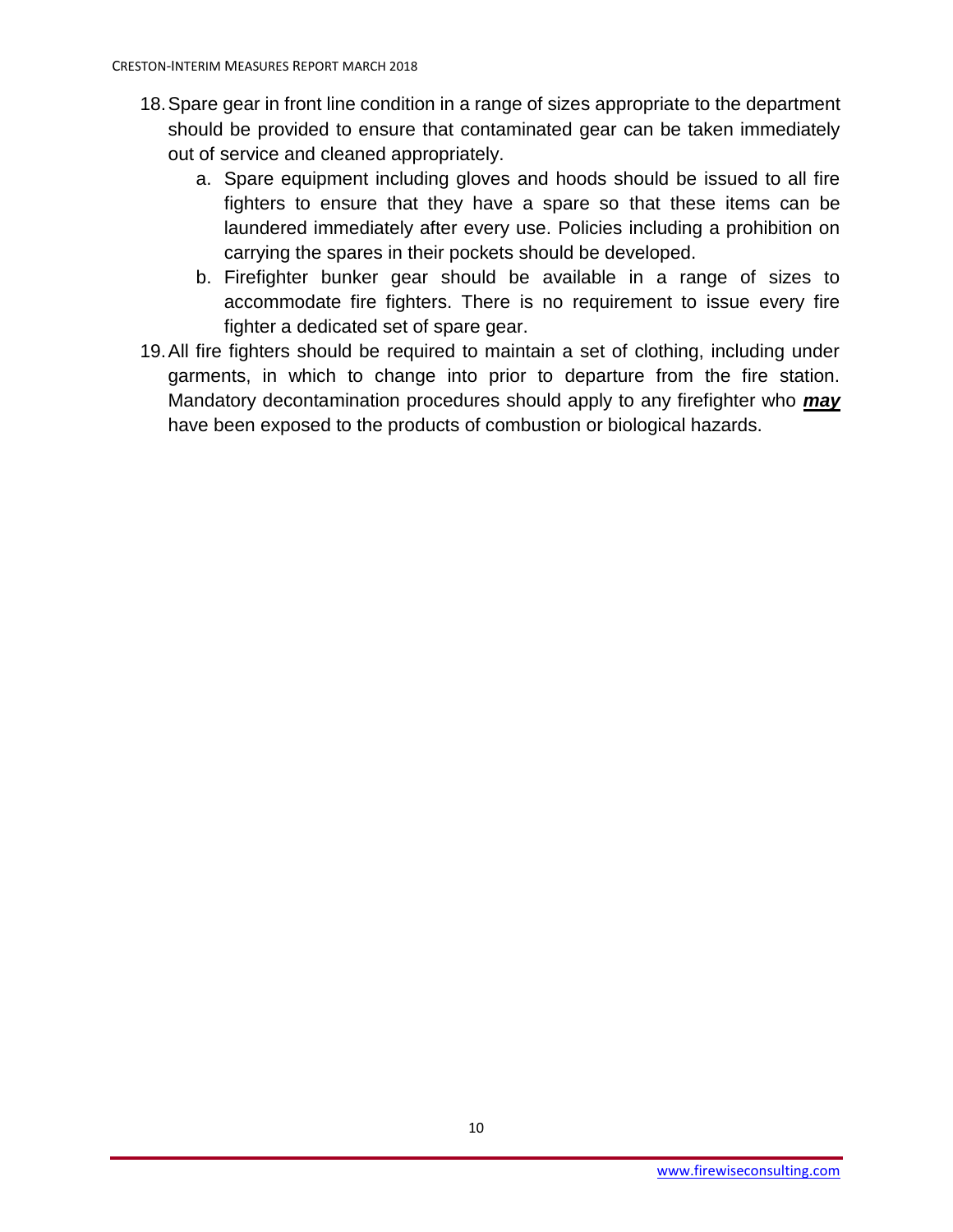# <span id="page-10-0"></span>**BACKGROUND**

This report is narrowly focussed on providing recommendations on the development of an exposure control plan. While this WorkSafeBC guideline does not speak directly to firefighting, the basis of the direction to follow a risk managed approach in identifying and mitigating potential exposures is a completely appropriate process. Standards such as the National Fire Protection Association (NFPA) 1500 and 1851 provide the industry specific technical requirements to create an effective program.

# <span id="page-10-1"></span>**CURRENT STATE ANALYSIS**

A site review of the Creston Fire Station was conducted on March 6-7, 2018. The review noted a range of concerns regarding the facility and its ability to adequately support safe and efficient operations of the fire department. It also revealed that measures that were adopted over the years to manage some of the concerns are not currently effective.

The fire station is a renovated grocery store. Interior partition walls were installed over the years to separate functional areas of the department, and to separate administrative areas from the apparatus floor housing fire department vehicles and equipment. The buildings heating and ventilation system is shared by both the administration areas and the equipment bay. There is no vapour separation between the administrative areas and the equipment bays.



**FIGURE 1: CRESTON FIRE STATION 1**

There is no specific vehicle exhaust management system installed in the building. At some point in the buildings history a pair of large capacity exhaust fans were installed to address concerns of vehicle exhaust contamination of the fire station. The fans can be triggered manually and are turned on automatically when the overhead doors are opened. The fans are located on either side of the bays close to the ceiling. These fans are supported by a makeup air fan that pushes makeup air into the building. This makeup air is not heated which does cause significant temperature changes depending upon the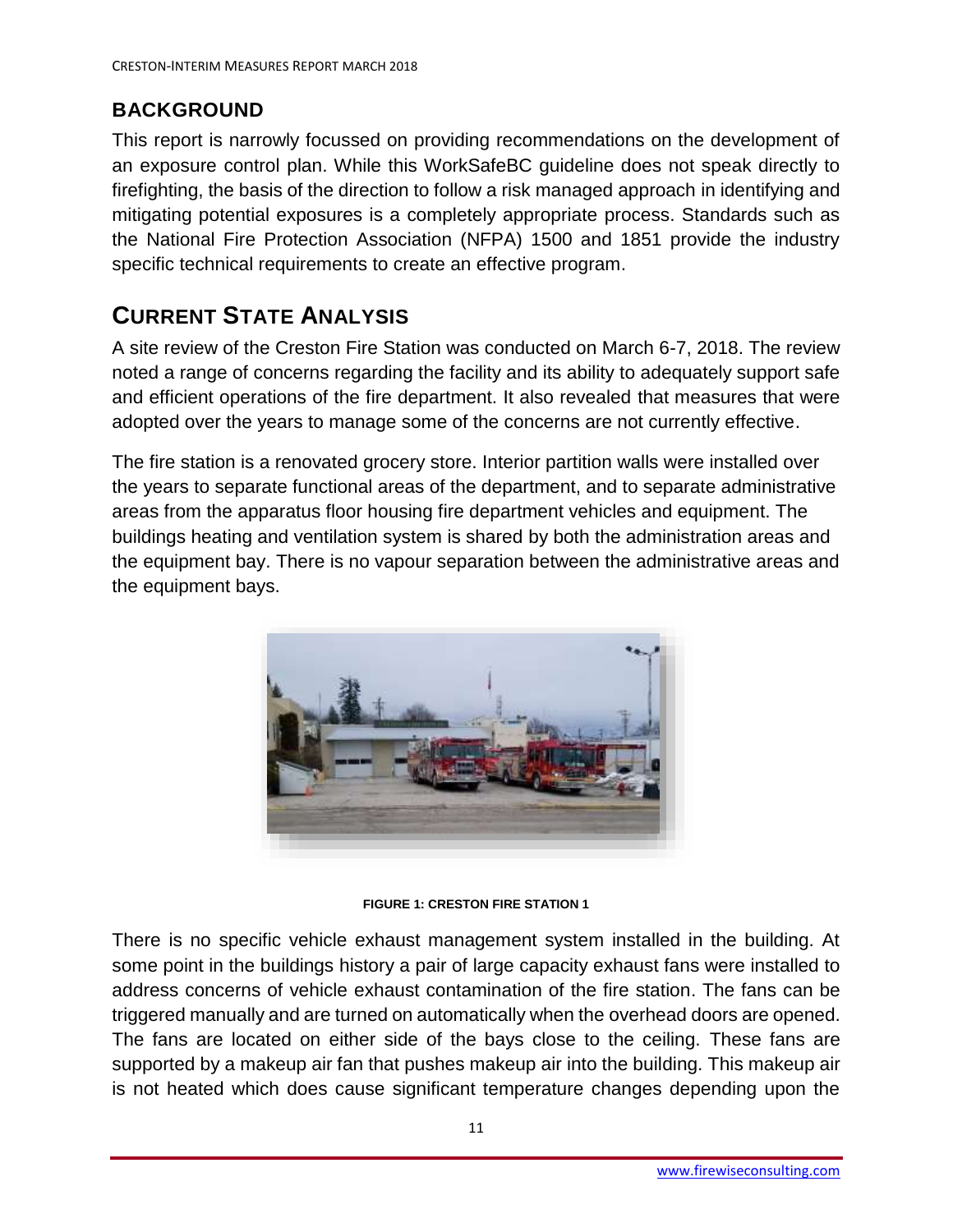weather. Initial evaluations indicate that the fans do move a large volume of air but are not effective in removing vehicle exhaust from large areas of the apparatus bays. Fire apparatus is much larger than when these fans were installed and cause significant interference in air flows. Prevailing winds from the west frequently pressurize the building and force contaminants into the administrative areas to the rear.



Exhaust fan. There are two of them on opposing walls with a makeup air fan on the north wall.

**FIGURE 2: EXHAUST FAN**



**FIGURE 3: REDUCED CLEARANCE BETWEEN AERIAL TRUCK AND CEILING**

There is a gas detection system installed in the building to monitor vehicle exhaust emissions on the apparatus bays. A detector head inside the overhead doors provides the sole monitoring site. It is not clear that the detection system has received proper maintenance and there is a limited Departmental understanding for how it works. There is no other chemical or gas detection devices in the building. Positioning of the detection head near the front doors may not provide effective measurement and warning of contamination. The system was installed by local electricians with limited technical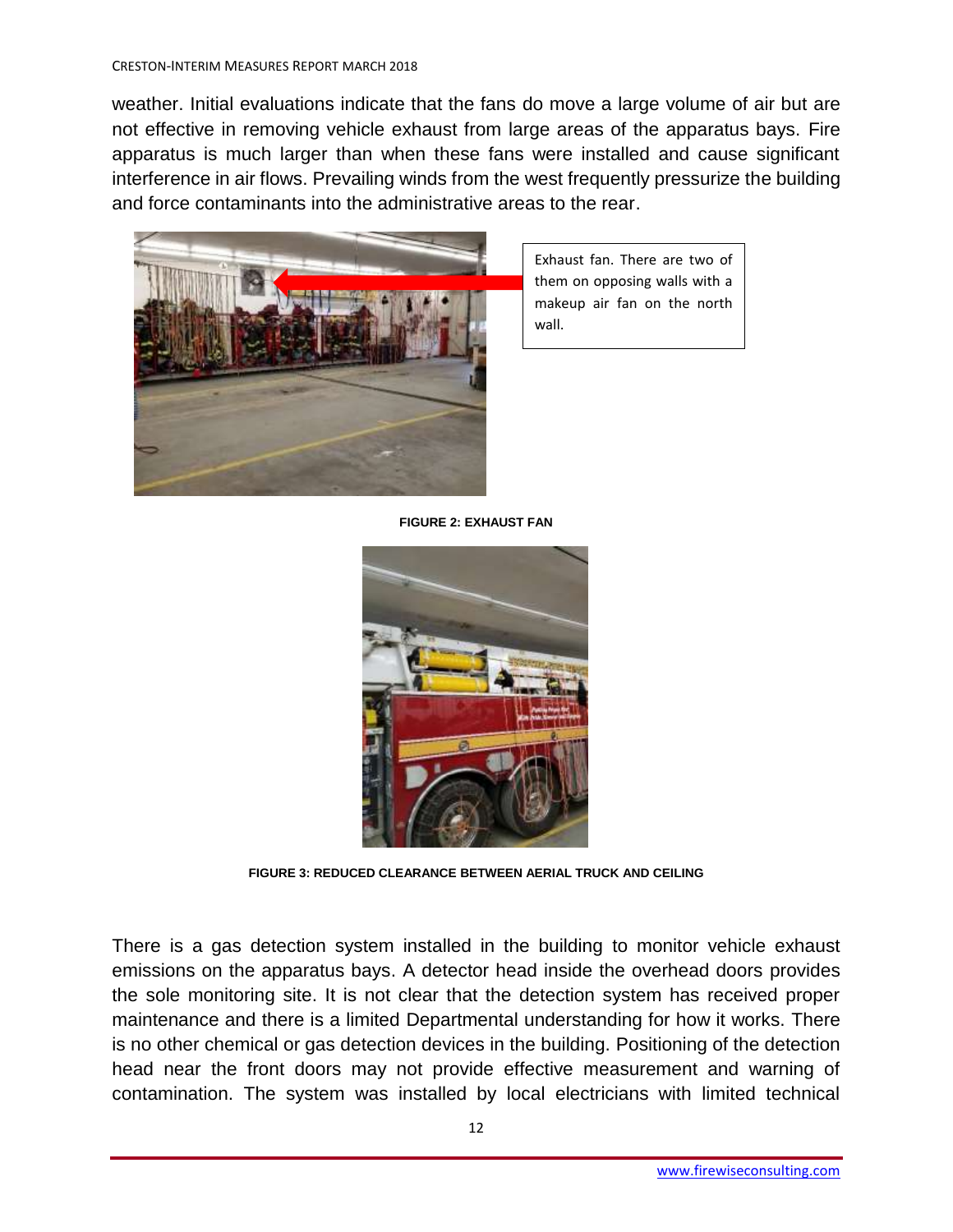support. It is not clear whether the sensors have been serviced in accordance with manufacturers requirements.



**FIGURE 4: EXHAUST DETECTION SYSTEM**

The firefighter personal protective equipment is stored in the fire station in open mesh cubicles along each wall and in an island between fire department vehicles. This installation is a relatively standard arrangement in fire stations across Canada. There is no protection for the gear from ultraviolet degradation and the gear is exposed to possible contamination from vehicle exhaust, fire station activities and post incident cleanup and decontamination.



General storage of items like rescue equipment, fire hose and other operational equipment and supplies are extremely limited. This results in storage of sensitive equipment on the apparatus floor between fire trucks. This contributes to several issues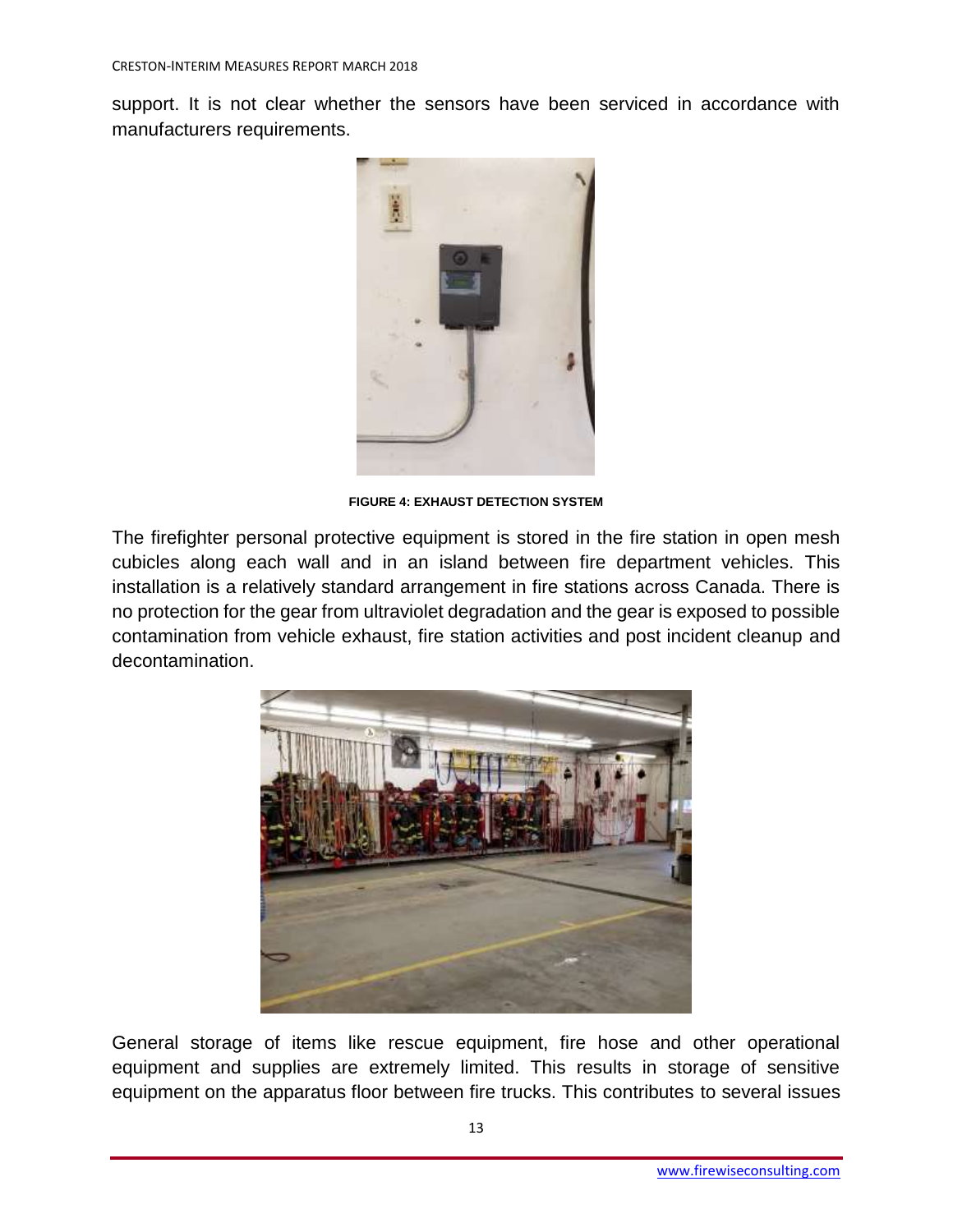including congestion, limited space for operational checks and maintenance, and secondary contamination from cleaning and vehicle operations. While not forming a recommendation in terms of this report, consideration might be given to moving the trailer to another storage area to free up some functional space on the apparatus floor.



**FIGURE 5: STORAGE ISSUES IN THE FIRE STATION**

The fire station is equipped with limited washrooms and shower facilities. These facilities, however, are located inside the administration section of the building. The washrooms are utilized by staff and anyone from the public who are visiting or working in the station. There is only one shower in the building located inside the men's washroom, which is inadequate for operational requirements. There are no provisions for shower facilities for female firefighters. There is no storage space to allow for lockers for firefighters to store personal hygiene materials and spare clothing. Neither washroom offers sufficient space or design amenities to be used for decontamination purposes.



**FIGURE 6- MENS WASHROOM**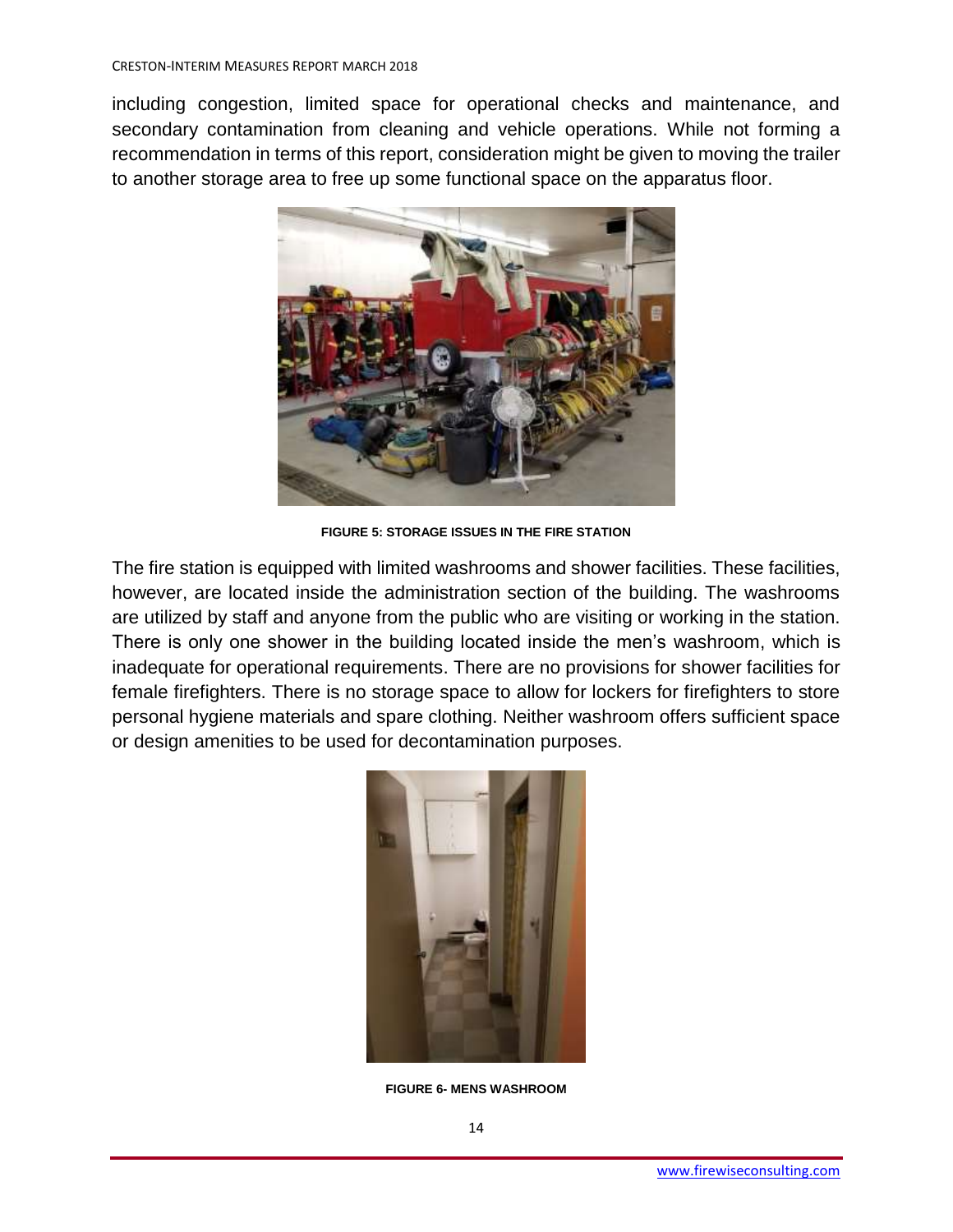

**FIGURE 7: WOMENS WASHROOM**

Administration areas of the fire hall are located immediately adjacent to the fire apparatus bays. There are doors, but they are not vapour protected and allow products of combustion to migrate through. The admin areas share heating equipment with the apparatus bays as well. When the large doors are open, prevailing west winds pressurize the spaces, forcing exhaust and other contaminants into the admin areas. There is no transition area between the administrative spaces, including a kitchen, and the outdoors and apparatus bays. As a result, dirt and contaminants walk directly into these areas.



**FIGURE 8: FIRE ADMINISTRATION AREA**

There is a heavily utilized training and meeting space at the rear of the fire station. While the overall space is adequate for most functions, it contains little storage and is open to the same contamination as the rest of the building. This room also serves extensively as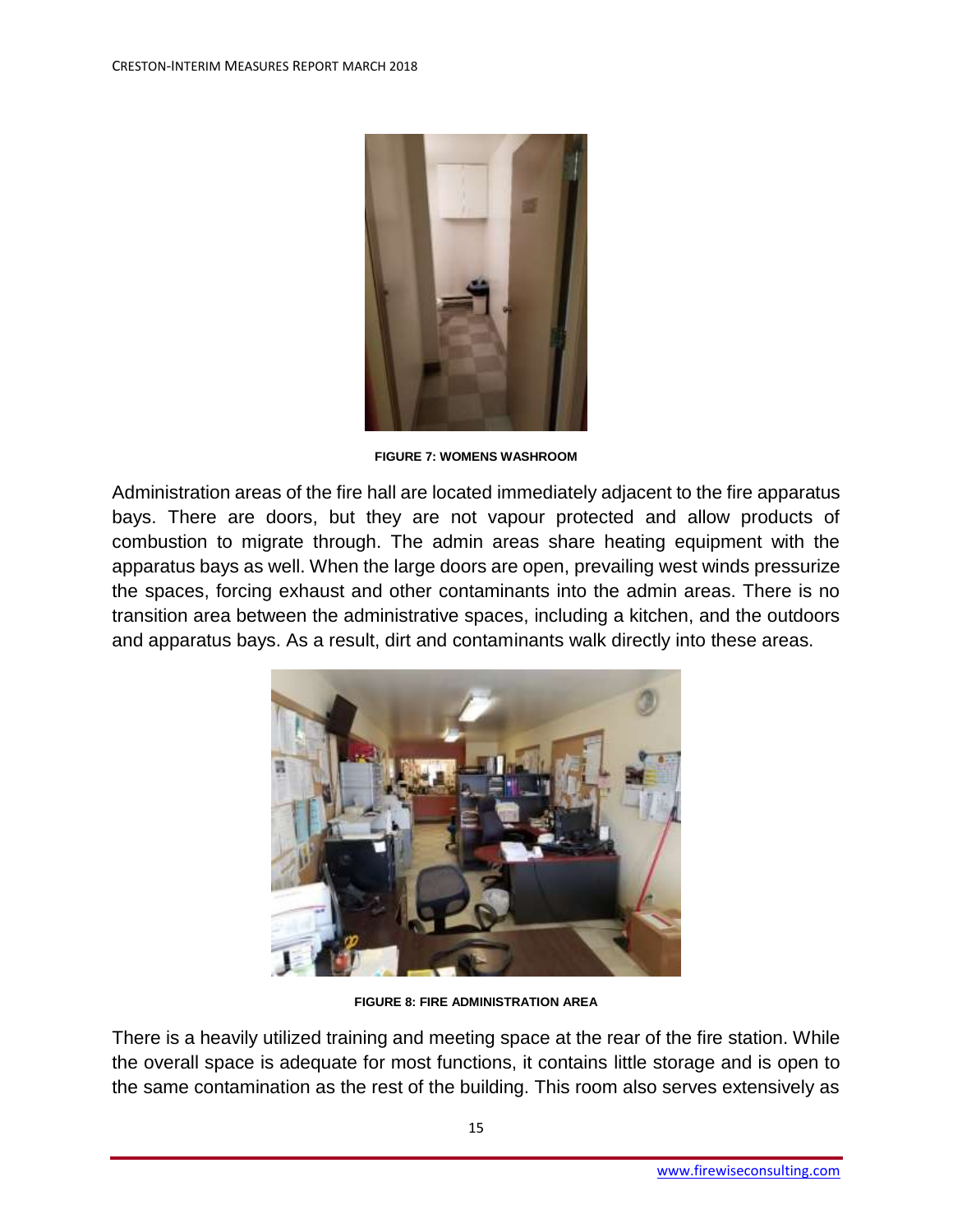a place to conduct public education and training opportunities, potentially exposing children and members of the public to the same contaminants that firefighters are exposed to at fire scenes and in the apparatus bays.



**FIGURE 9: TRAINNG ROOM**

A heavy duty washing machine is provided for the cleaning of fire fighters personal protective equipment. The space is adequate and reasonably well appointed in terms of cleaning and post exposure decontamination. It is attached to a hallway that connects directly with administration areas, including public washrooms, and represents a significant secondary exposure risk to staff and visitors. There were no obvious indications that adequate PPE for those fire fighters assigned cleaning functions is being provided. Proper protection would include eye protection, chemical resistant gloves, disposable coveralls and proper respiratory protective gear. There were no posted cleaning or laundry instructions in the laundry room. There is no laundry equipment (separate washer and dryer) available that would permit fire fighters to clean contaminated personal clothing.



**FIGURE 10: LAUNDRY FACILITY IN FIRE STATION**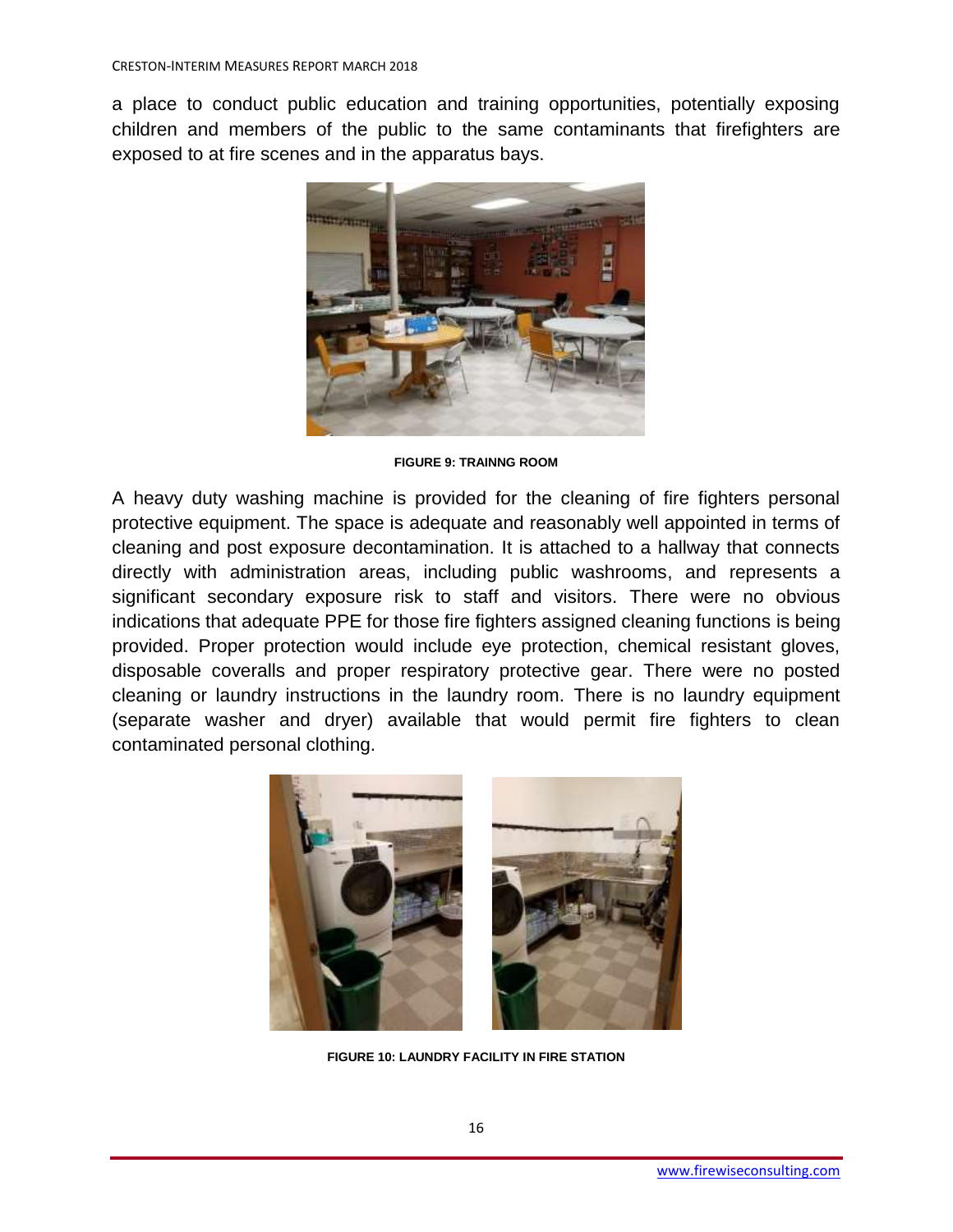The fire department had an enclosed mezzanine area located above the administrative areas of the building. Access to the mezzanine is provided through the fire station apparatus bays. There is no other exit from this space. This area has a low ceiling and is fully open to contamination from the apparatus floor. Storage in this area includes obsolete equipment as well as new and cleaned personal protective equipment and tools. The local Air Cadet Squadron stores some materials in this space as well. The space also accommodates important information technology infrastructure for the Town.



**FIGURE 11: MEZZANINE STORAGE AREA**



**FIGURE 12: AIR CADET STORAGE**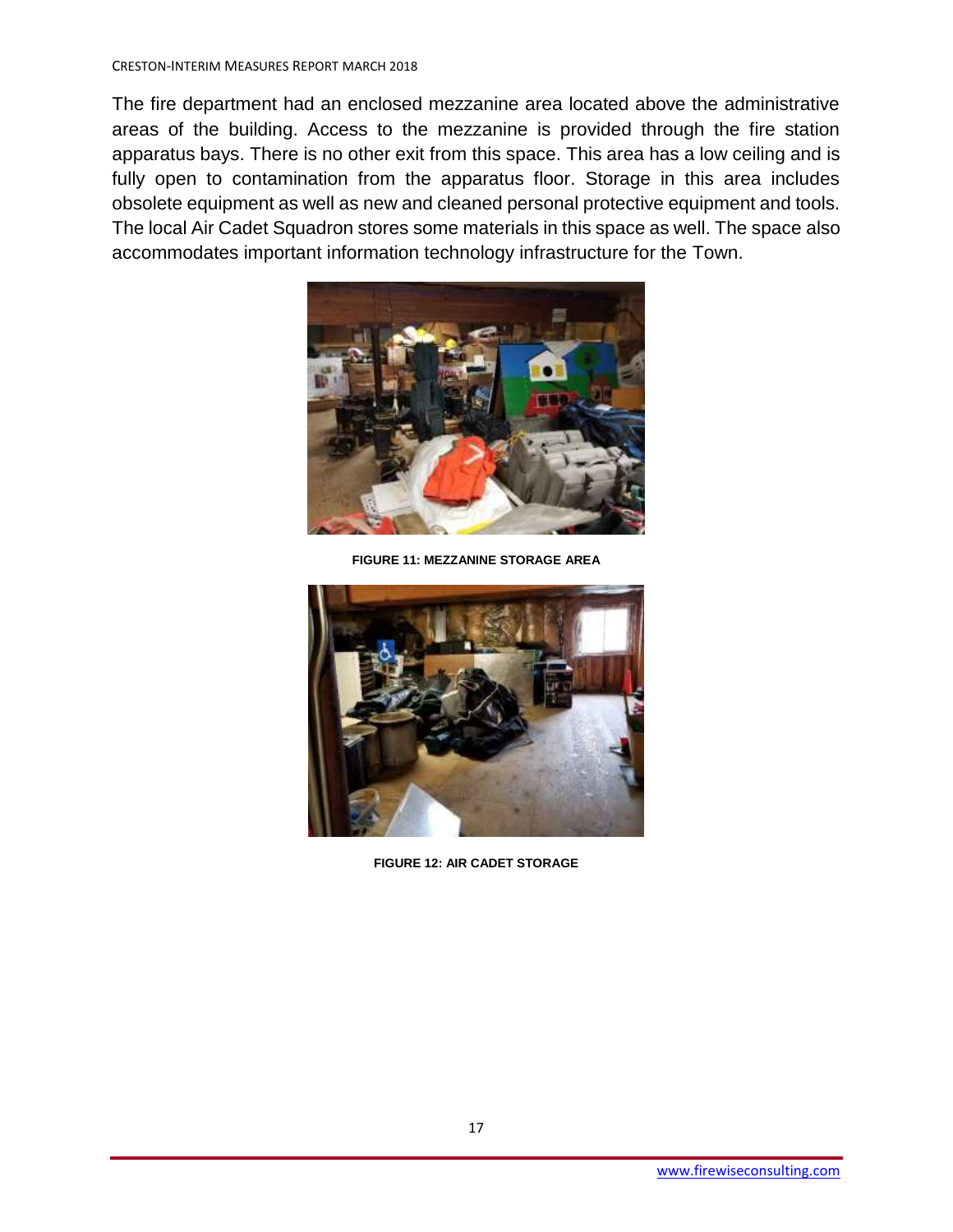

**FIGURE 13: MEZZANINE NEW AND CLEANED EQUIPMENT STORAGE**



**FIGURE 14: MEZZANINE- IT INFRASTRUCTURE**

There are two rooms on the administration side of the building dedicated to maintenance of self-contained breathing apparatus and filling of the air cylinders. The refilling room is isolated from all other work spaces and is adequate for the function. The equipment repair area is adequate, although it is exposed in some fashion to potential contamination from the apparatus bays and through migration of contaminants into the area through other maintenance activities. This potential contamination is manageable through the development of effective decontamination and hygiene policies for the space, including decontamination of equipment and harnesses on the apparatus area and thorough cleaning of work spaces prior to mask cleaning or other operations.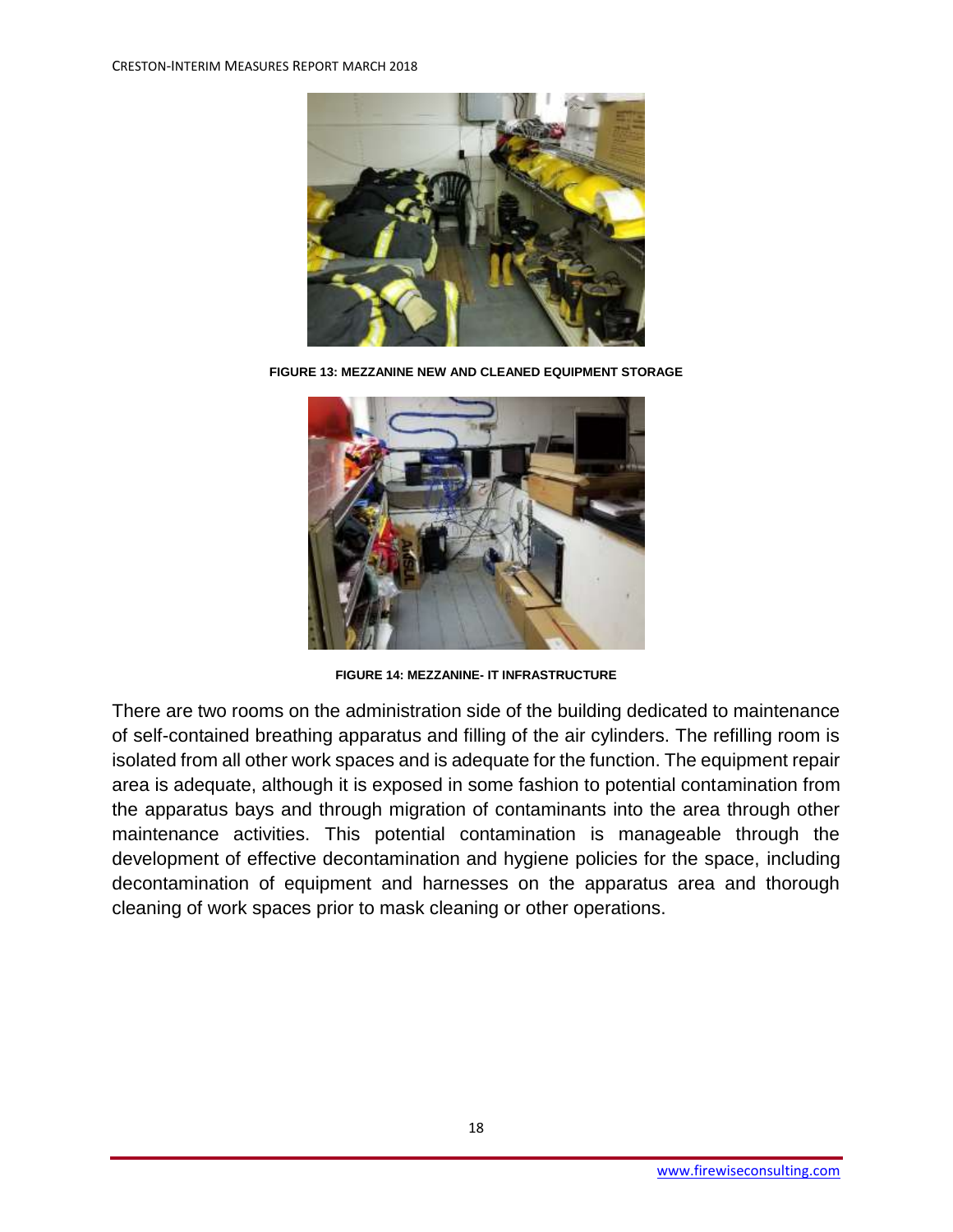

**FIGURE 15: SCBA REFILLING ROOM**

A review of recent Occupational Health and Safety Committee minutes revealed that the Committee is not meeting regularly. Minutes show that historically there has been limited discussion or action on substantive matters regarding facility and operational health and safety matters.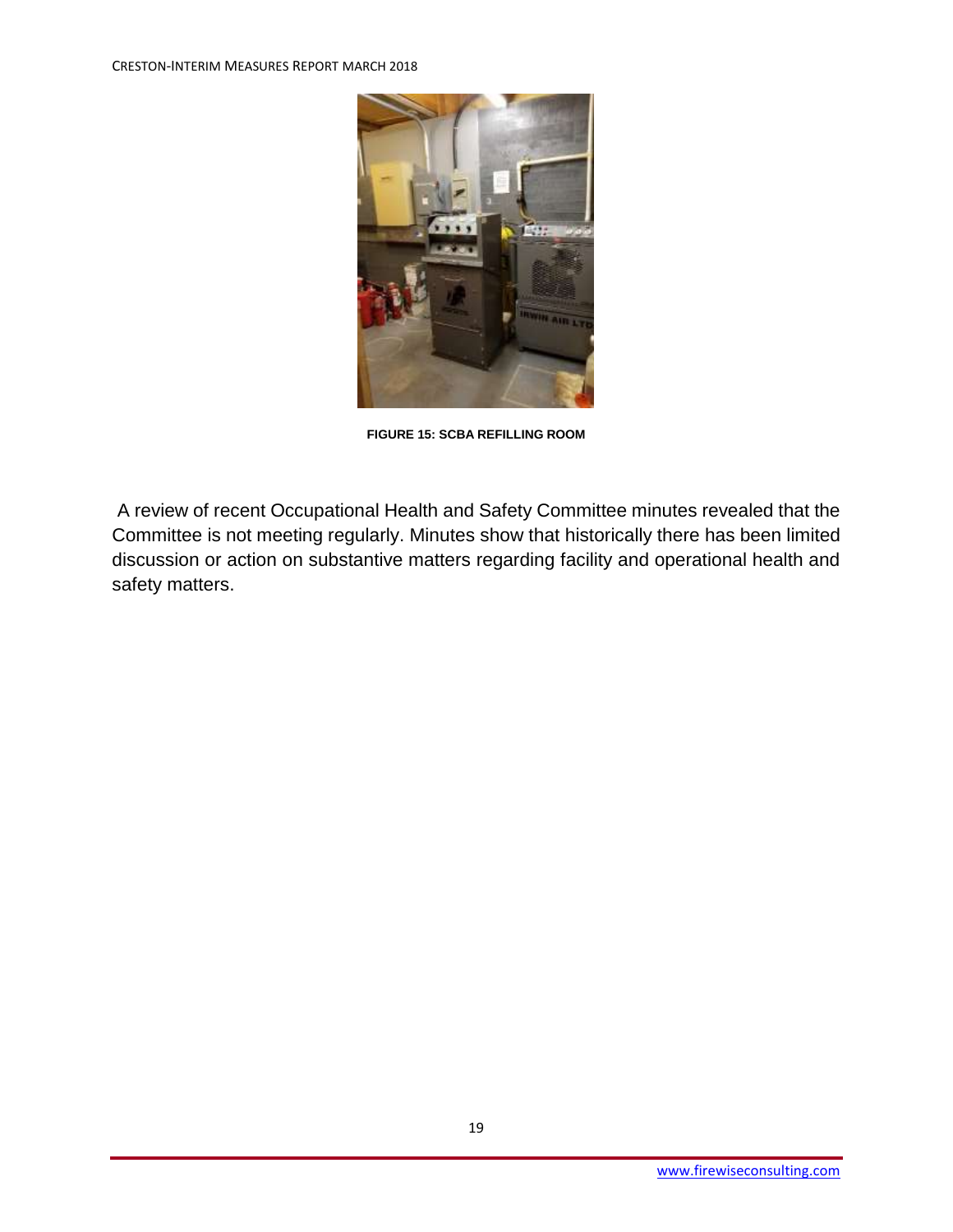# <span id="page-19-0"></span>**CANCER IN THE FIRE SERVICE**

Cancer related deaths and illnesses have been identified as the single most serious health threat to firefighters. The risk to firefighters of developing certain types of cancers is significantly elevated when compared to other groups of people. The BC Workers Compensation Act has recognized that the 13 cancers identified in Table 1 can be assumed to be occupational diseases caused by the elevated risks faced by firefighters over the course of their employment.

| Item            | Column 1<br><b>Occupational Disease</b> | <b>Column 2</b><br><b>Minimum</b><br><b>Cumulative Period</b> |
|-----------------|-----------------------------------------|---------------------------------------------------------------|
| 1               | primary leukemia                        | 5 years                                                       |
| 2               | primary non-Hodgkin's lymphoma          | 20 years                                                      |
| 3               | primary site bladder cancer             | 15 years                                                      |
| 4               | primary site brain cancer               | 10 years                                                      |
| 5               | primary site colorectal cancer          | 20 years                                                      |
| 6               | primary site kidney cancer              | 20 years                                                      |
| 7               | primary site lung cancer                | 15 years                                                      |
| 8               | primary site testicular cancer          | 20 years                                                      |
| 9               | primary site ureter cancer              | 15 years                                                      |
| 10              | primary site esophageal cancer          | 25 years                                                      |
| 11              | primary site breast cancer              | 10 years                                                      |
| 12 <sub>2</sub> | primary site prostate cancer            | 15 years                                                      |
| 13              | multiple myeloma                        | 15 years                                                      |

These cancers are deemed to have been caused by the repeated exposures to toxins and related stresses over the course of a firefighter's career.

All fire events will result in the generation or release of a wide array of toxic materials and compounds. Modern building contents, be it a residence or a factory, have changed dramatically in terms of the types of materials that may be found. Heavy reliance of synthetics, plastics and other modern materials, and a move away from natural woods and fibres have increased the density and relative toxicity of smoke. While there are many chemicals and compounds produced, the following chart identifies some of the more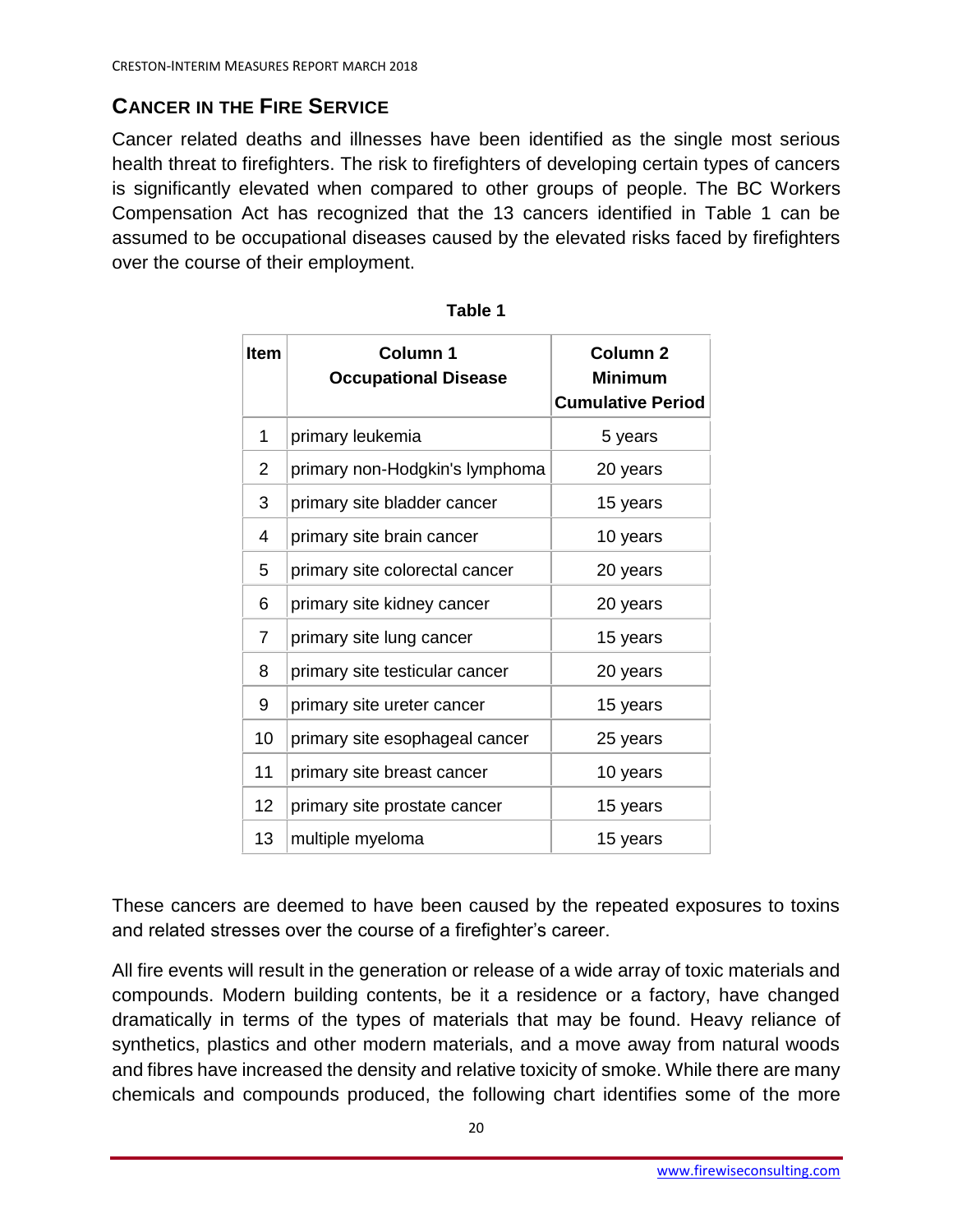common carcinogens found in smoke. These are based on studies completed by the International Agency for Research on Cancer (IARC), an agency of the World Health Organization;

| <b>IARC Group 1 Agents</b>        | <b>IARC Group 2A</b>                |
|-----------------------------------|-------------------------------------|
| (known to cause cancer in humans) | Agents (probable human carcinogens) |
| Arsenic                           | Creosote                            |
| Asbestos                          | Polychlorinated biphenyls           |
| <b>Benzene</b>                    |                                     |
| Benzo(a)pyrene                    |                                     |
| 1,3-butadiene                     |                                     |
| Diesel engine exhaust             |                                     |
| Formaldehyde                      |                                     |
| Soot                              |                                     |
| <b>Dioxin</b>                     |                                     |

It is important to note that the exposure of firefighters to diesel exhaust is almost exclusively because of contamination of quarters from the exhaust emissions of their vehicles. Older fire stations lack effective controls on the management of their diesel engine exhausts. The development of mitigation strategies is essential in managing this cancer risk.

The cancer concern in fire fighters has been most effectively documented in career firefighters. All the major studies have focussed solely on career fire services. There are significant challenges in terms of physical and health monitoring of volunteer firefighters. Volunteer fire departments represent an extreme diversity of types and are frequently only loosely affiliated with a government body, making it difficult to study large groups over the necessary timelines to draw a complete understanding of the linkages between occupational exposures and cancer and other health outcomes.

What is clear, however, is that volunteer firefighters who are called upon to provide municipal structural firefighting services in their community are exposed to the same products of combustion as their career counterparts. Their exposure frequency can be similar to that of the career exposure frequency due to the volunteer attendance at a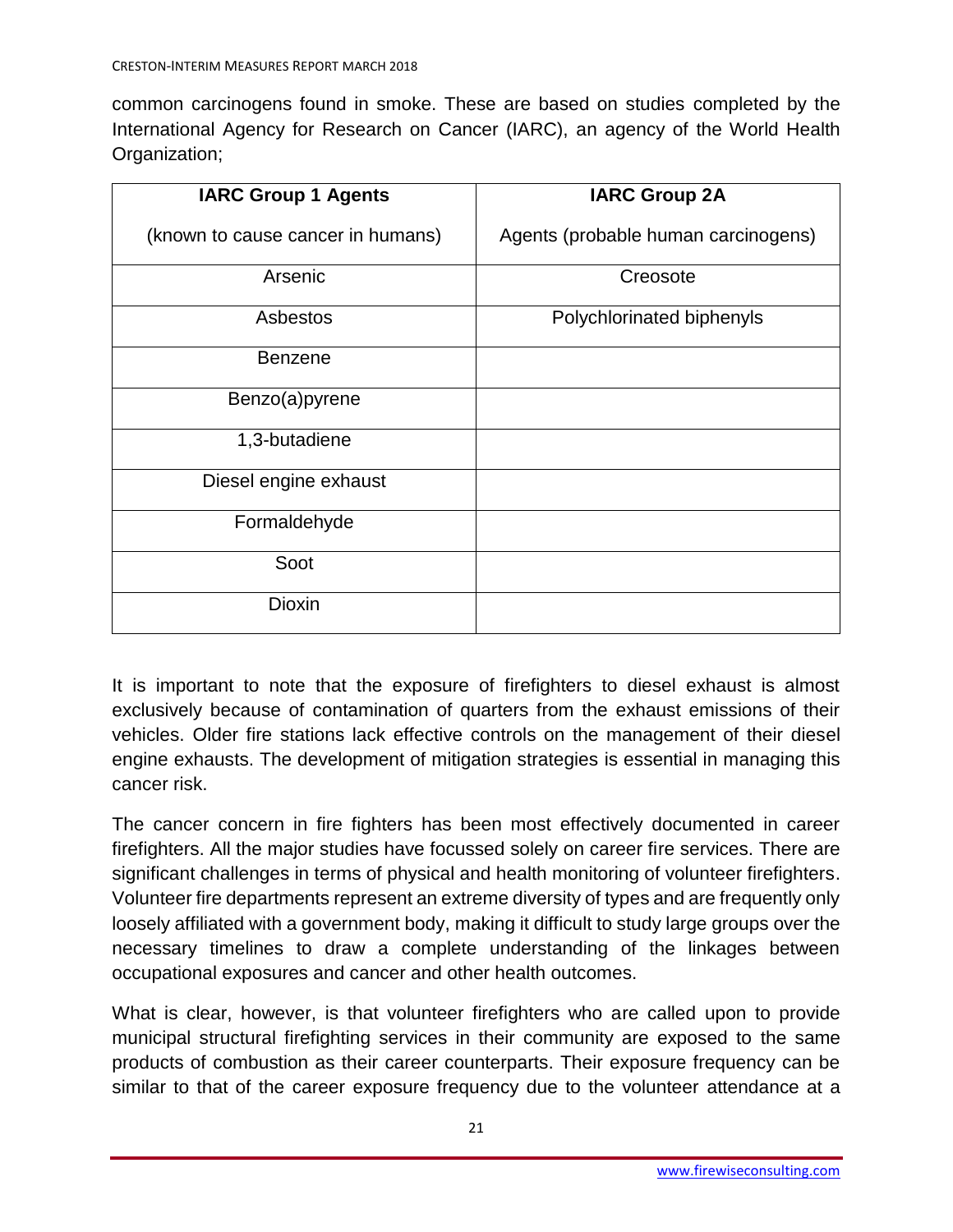higher percentage of serious calls than a career firefighter working a specific shift might attend. For this reason, most jurisdictions have included volunteers in their presumptive cancer legislation.

Medical monitoring of firefighters must form part of the exposure management plan for the department. Early identification of exposures, cumulative or acute, is essential to successful outcomes. NFPA 1500 provides guidance to medical practitioners on the criteria that should form part of a routine medical evaluation for firefighters. The Town should consider making mandatory medicals for firefighters, at least once every two years, part of their exposure management plan.

## <span id="page-21-0"></span>**EXPOSURE ROUTES**

Chemical and biological exposure routes include ingestions, inhalation and absorption. This is important in terms of planning for both PPE and decontamination procedures. While ingestion may be an exposure route, this is generally managed through a well applied infection and hygiene control plan. New trends in the fire service are Cancer Prevention strategies which include a holistic approach promoting healthy eating habits, exercise, adequate sleep and recovery time. Prevention methods include the use of saunas in fire halls so fire fighters can "sweat" toxins out of their pores as a cleansing method.

Of more concern to the fire service are inhalation, absorption and secondary exposures.

## <span id="page-21-1"></span>**INHALATION**:

Inhalation hazards are well understood by the Fire Service. Significant advances in respiratory protection devices, both supplied air and filtration systems have effectively managed inhalation injuries. Inhalation exposures are generally restricted to a failure to utilize the appropriate respiratory protection, frequently during the overhaul phases of an event or in outdoor areas where periodic contamination is present. It is essential that a rigorous respiratory protection policy is developed, implemented and enforced based on a risk assessment of all potential exposures.

## <span id="page-21-2"></span>**ABSORPTION**:

Firefighter protective clothing does little to protect against chemical infiltration of the protective ensemble. Many of the carcinogenic materials contained in smoke are easily absorbed through the skin. Recent studies indicate that a temperature increase of as little as 5 degrees will increase the absorption of toxic chemicals by 400%. This requires a reassessment of fire suppression tactics and development of effective decontamination procedures. Decontamination must start on scene and continue back at the fire station with careful cleaning of equipment, clothing and personnel.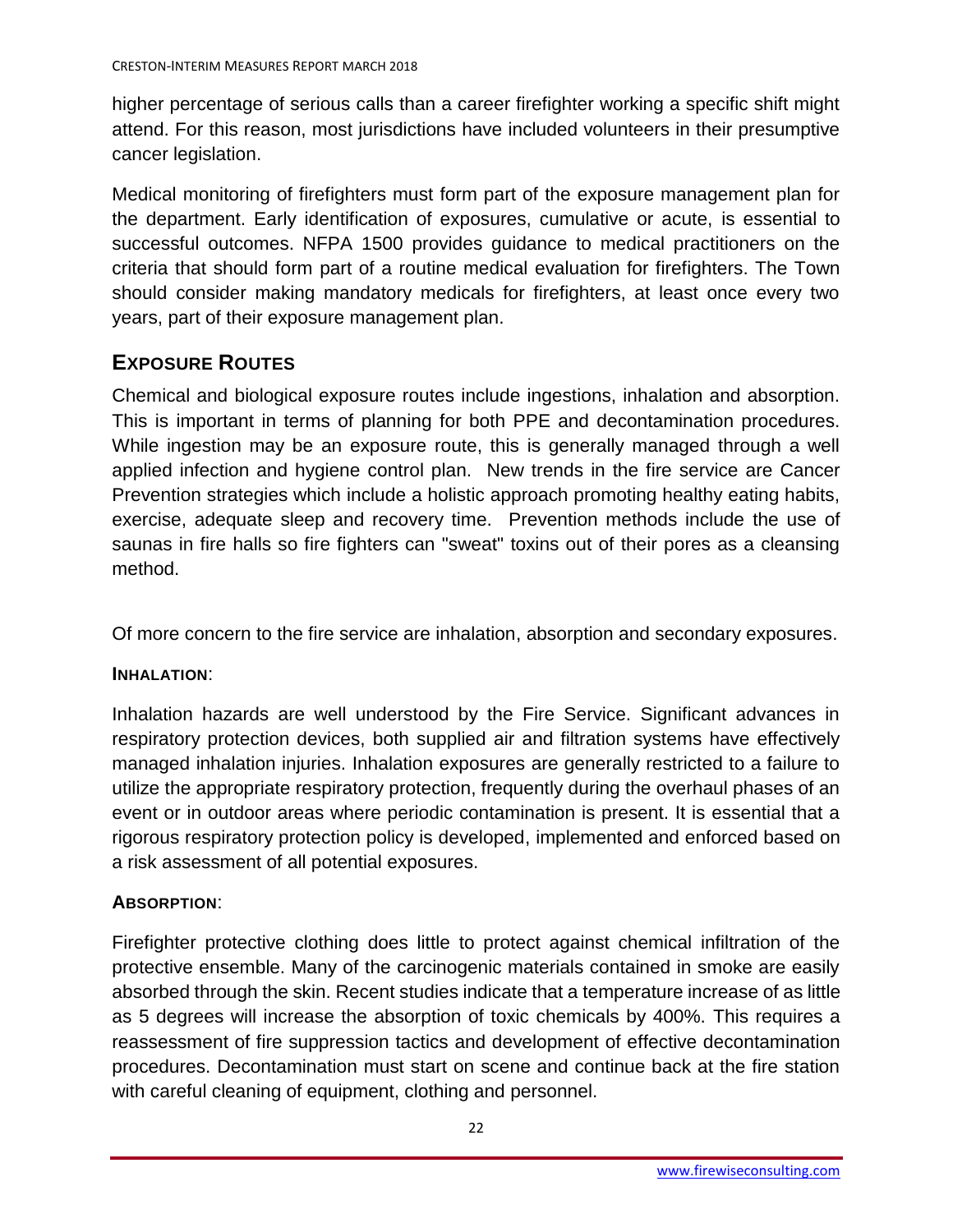Exposure reduction strategies should be considered that include tactical decisions to reduce exposures of firefighters to the hazards. Implementation of command considerations that includes the evaluation of potential contamination by products such as asbestos should be implemented. Buildings built before 1990 are likely to contain asbestos. If this is the case, decontamination practices should reflect that on site, with both the contaminated crew and the decontamination personnel being properly protected from contamination. Industry best practices dictate that cleaning and decontamination begins at the scene and that contaminated gear does not get transported inside apparatus.

## <span id="page-22-0"></span>**EFFECTS OF HEAT:**

Elevated heat exposure has been shown to increase the absorption of chemicals by as much as 400% for every 5 degrees increase in temperature inside the firefighter protective clothing. Strategies to reduce the combined exposure of firefighters to toxic smoke and chemicals and high heat need to be explored.

Transitional fire attack strategy is one that sees the controlled application of water prior to entry to lower the temperature of the fire compartment and begin fire control. Combined with effective ventilation procedures, including positive pressure ventilation, exposure to toxic chemicals and smoke is significantly reduced. This attack profile has been evaluated by Underwriters Laboratories (UL) in the United States and has been shown to provide a host of positive outcomes including reduction in flashover risk, faster management of the fire, significant cooling of the fire compartment for both potential victims and firefighters and a reduction in the overall time spent in overhaul and extinguishment.

## <span id="page-22-1"></span>**SECONDARY EXPOSURES**:

Secondary contamination is an ongoing and serious concern for all fire services. Contamination from fire and rescue sites are transported back to quarters and in some cases to home through contaminated clothing, equipment and vehicles. Transportation of contaminated gear and equipment inside the passenger compartments of firefighting vehicles, failure to clean gear and equipment properly and failure to effectively implement personal hygiene and decontamination protocols are leading causes of secondary contamination.

NFPA 1500 provides detailed guidance on processes that should be implemented in terms of managing secondary exposure risks.

## <span id="page-22-2"></span>**EXHAUST CONTAMINATION OF FIRE STATION**

The current fire station is not equipped with a vehicle exhaust management system. The BC OHS regulation 5.72 establishes a best practice for exhausting vehicle emissions to the outdoors, *wherever* possible. Where it is not possible to do so, the vehicle must be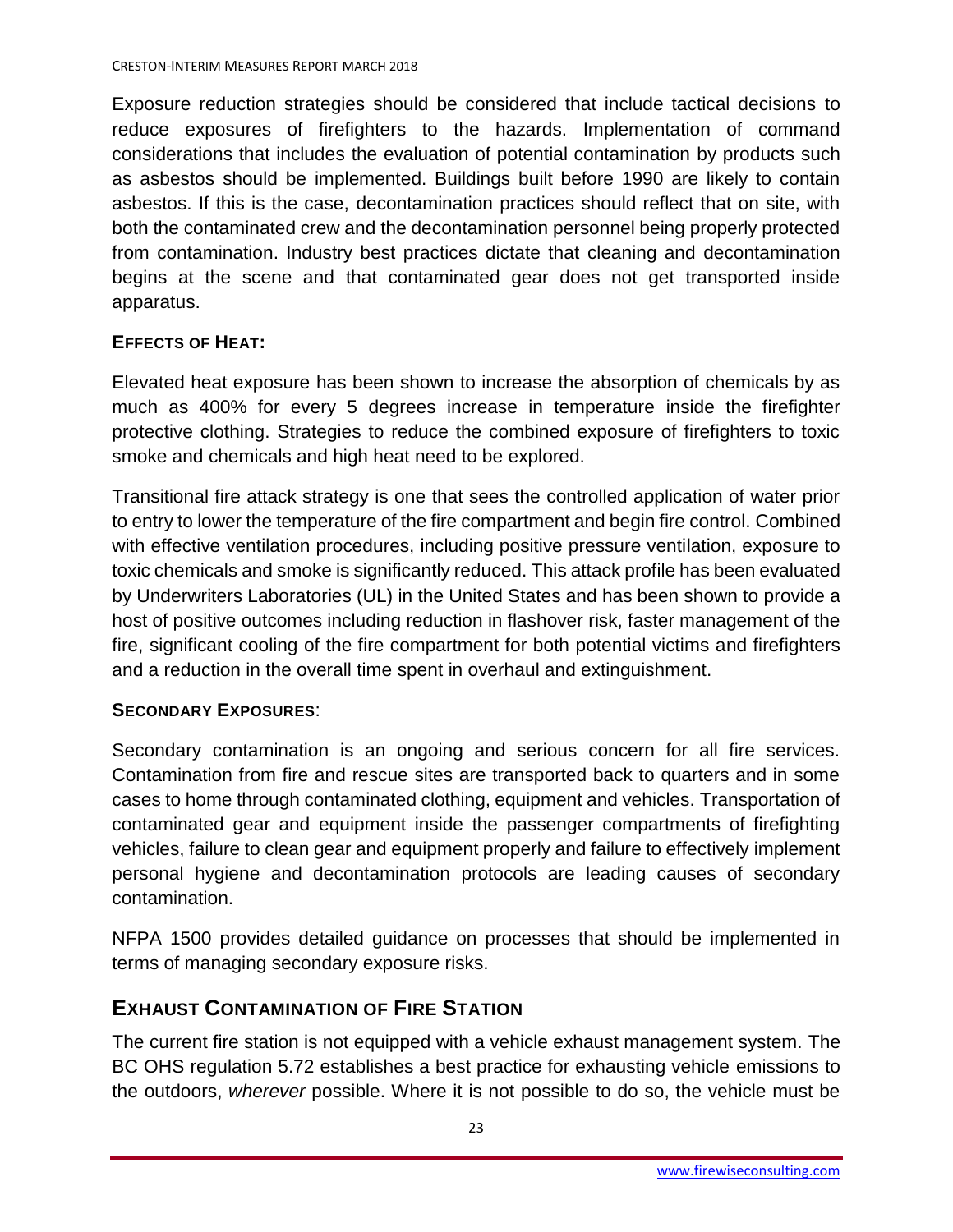properly maintained to minimize exhaust emissions and indoor air monitoring must be provided to ensure that worker exposures do not exceed maximum exposure thresholds.

The negative impacts of diesel exhaust contamination can be further managed by placing administrative and operational controls in place. Engines should only be operated for the minimum time required to pull out of the station. The engine should be run at the minimum throttle level required to move it and the overhead doors should be opened prior to engine start.

## <span id="page-23-0"></span>**PERSONAL PROTECTIVE EQUIPMENT**

Personal protective equipment (PPE) provides an important layer of protection from the effects of fire and its products. In terms of protection, research has demonstrated that personal protective gear in and of itself is not sufficient to fully protect firefighters from exposures to chemicals, including those entrained in smoke.

Section 7.1.3 of NFPA 1500 stipulates that "Structural fire-fighting and proximity firefighting protective ensembles and ensemble elements shall be cleaned as specified in NFPA 1851, Standard on Selection, Care, and Maintenance of Structural Fire Fighting Protective Ensembles".

NFPA 1851 provides detailed guidance on the safe storage, cleaning, maintenance and replacement of firefighter protective clothing. These requirements are also specified by manufacturers in their use and care instructions. Consideration of a separate space or enclosed, vented storage units that protect the gear from secondary contamination from station sources as well as protecting it from ultraviolet degradation should be implemented in the current and any future facility designs.

Specific PPE should be provided to protect those personnel assigned to cleanup and decontamination processes. This includes respiratory, eye and skin protection measures.

Contaminated protective clothing should not be permitted inside crew compartments of fire department apparatus. It should be given a preliminary cleaning on scene and bagged for transport to the station for proper cleaning and maintenance. Where this becomes unavoidable due to rehabilitation needs, the vehicle should be taken out of service and properly decontaminated before returning to active duty.

Civilian tours of the operational areas should be carefully considered, in terms of their potential exposure to toxic chemicals. If gear and helmets are to be placed on civilians, these should be non-operational gear that has been properly decontaminated.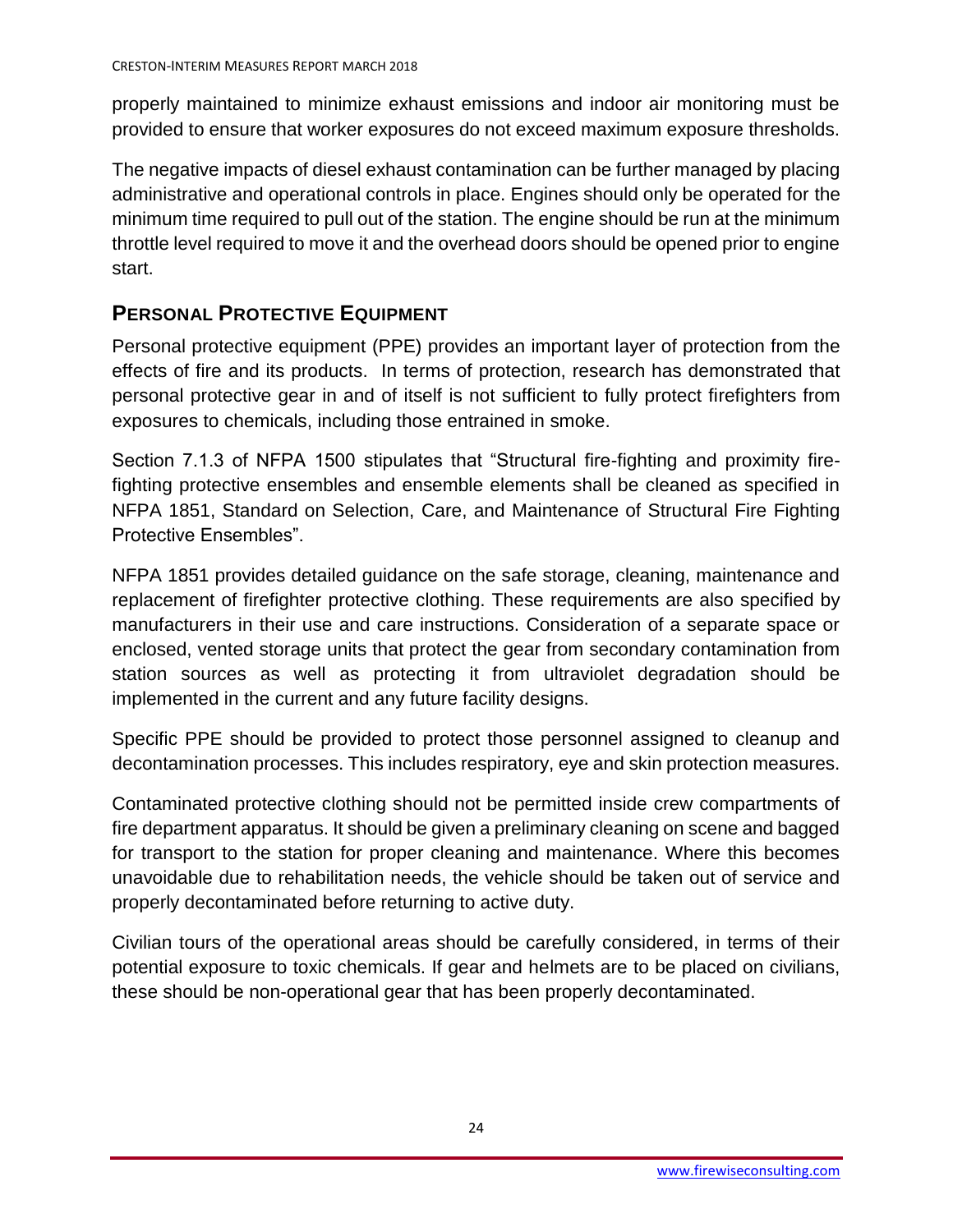# <span id="page-24-0"></span>**OCCUPATIONAL HEALTH AND SAFETY REGULATION SECTION 5.54 EXPOSURE CONTROL PLAN**

OHS Regulation, Part 5 Chemical Agents and Biological Agents, provides a detailed approach to managing exposures of workers to both biohazards such as blood and body fluids and exposures to chemicals. While the Part is principally developed to deal with a more traditional workplace, it clearly provides a supportable approach to managing firefighter exposure risks, both on the fire ground and in station. The technical aspects of firefighting are captured through application of a variety of industry standards and practices, including equipment and PPE manufacturers recommendations.

Section 5.54 discusses the elements of an exposure control plan meant to effectively address workplace exposures to chemicals. It lays out a seven-element plan that includes:

- $\triangleright$  a statement of purpose and responsibilities;
- $\triangleright$  risk identification, assessment and control;
- $\triangleright$  education and training;
- $\triangleright$  written work procedures, when required;
- ➢ hygiene facilities and decontamination procedures, when required;
- $\triangleright$  health monitoring, when required;
- $\triangleright$  Documentation, when required.

The plan should describe the roles and responsibilities of each member of the team including firefighters, officers and management.

If adopted, the recommendations contained in this report will outline the program needed to address these required elements of an exposure management plan for the Creston Fire Department.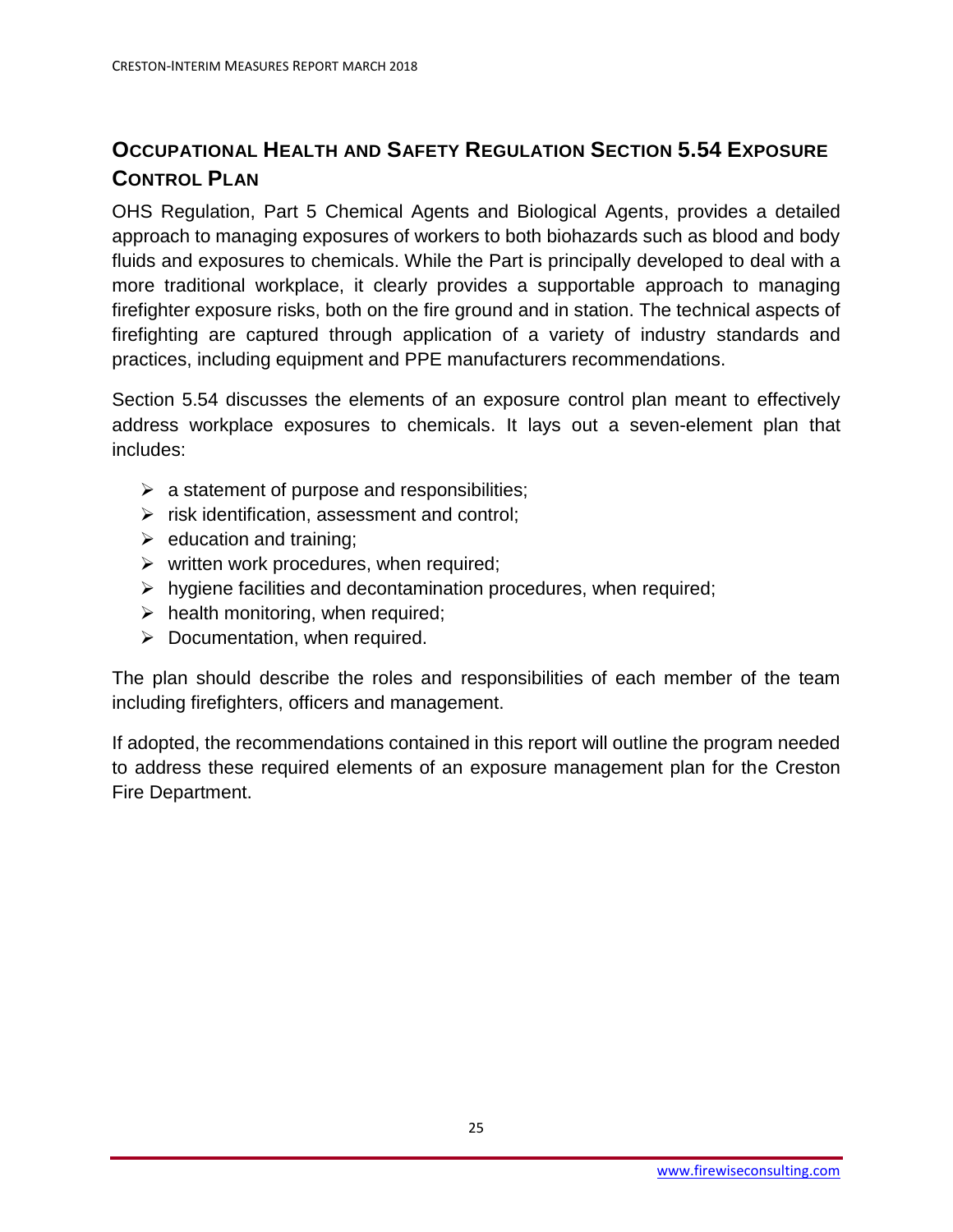# <span id="page-25-0"></span>**Exhibits:**

- 1. Exhibit 1: WorkSafeBC Part 31 Firefighting
- 2. Exhibit 2: WorkSafeBC Occupational Health and Safety Regulation G-5.54-3 Exposure Control Plan
- 3. Exhibit 3: WorkSafeBC Workplace Exposure Limits Table
- 4. Exhibit 4: Firefighter Gear Cleaning- PBI Performance Products
- 5. Exhibit 4b: Firefighter Gear Cleaning- Globe
- 6. Exhibit 5: Transitional Fire Attack Article (Underwriters Laboratory)
- 7. Exhibit 6: NIOSH Cancer Study
- 8. Exhibit 7: DRAFT Exhaust Management Standard Operating Guideline (Pasadena Fire Department)
- 9. Exhibit 8: Fire Fighters Physicals Guide
- 10.Exhibit 9: Firefighter Turnout Gear SOG (Surrey Fire Department)
- 11.Exhibit 10: IARC Diesel Exhaust Finding Report
- 12.Exhibit 11: On Scene Decontamination SOG
- 13.Exhibit 12: Standard Firefighter Carcinogen Exposure Statement (International Association of Fire Fighters)
- 14.Exhibit 13: Decontamination Skills Guide (Louisiana State University)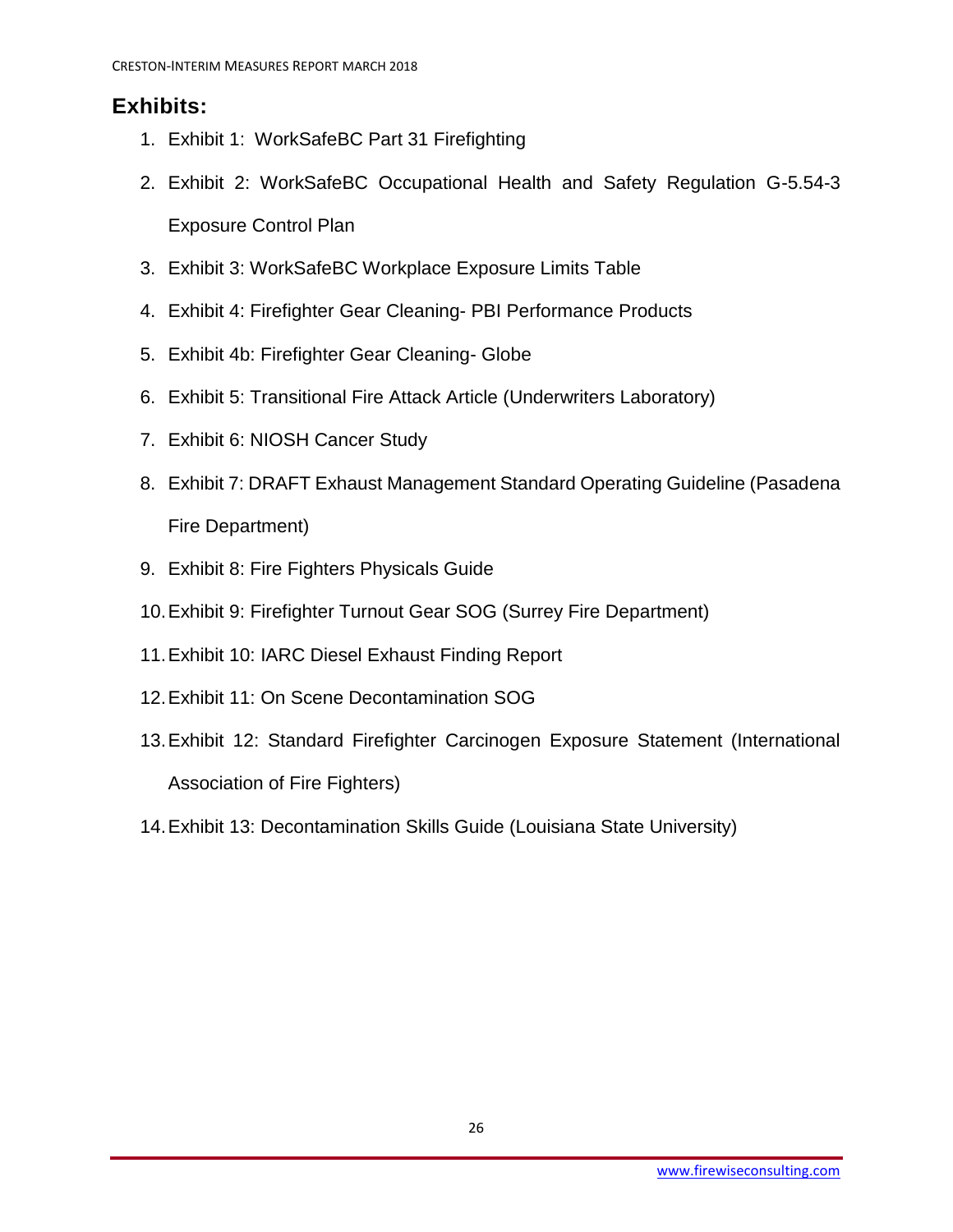## <span id="page-26-0"></span>RESOURCES:

### <https://firefightercancersupport.org/>

This is a resource for fire professionals and for those who are responsible for the operations of fire departments. It provides a wide range of leading practice information on fire fighting related cancers and connects them with information on how to reduce the issues.

#### [https://www.worksafebc.com](https://www.worksafebc.com/)

WorkSafeBC provides a wide array of information on how to comply with provincial legislation and how to make all British Columbia worksites safe. Firefighting is covered under provincial OHS legislation.

#### <https://ulfirefightersafety.org/>

UL Firefighter Safety Research Institute (FSRI) advances fire research knowledge and develops cutting edge, practical fire service education aimed at helping firefighters stay safe while more effectively protecting people and property.

#### <https://www.nist.gov/el/fire-research-division-73300/firegov-fire-service>

Fire.gov is a collection of resources from the Engineering Laboratory's Fire Research Division at NIST. These Web pages provide links to fire related software, experimental fire data and mpeg/quick time movies of fire tests that can be downloaded and/or viewed with a Web browser.

#### <https://www.usfa.fema.gov/>

Contains recommended approaches to manage organizational, operational and community risk.

#### <https://www.nfpa.org/>

Internationally recognized leader in the provision of fire and safety related information and standards.

#### <https://www.iafc.org/>

The International Association of Fire Chiefs provides a forum to evaluate and share information with fire departments across the world. It is an excellent resource for shared learnings.

#### <https://www.ppe101.com/>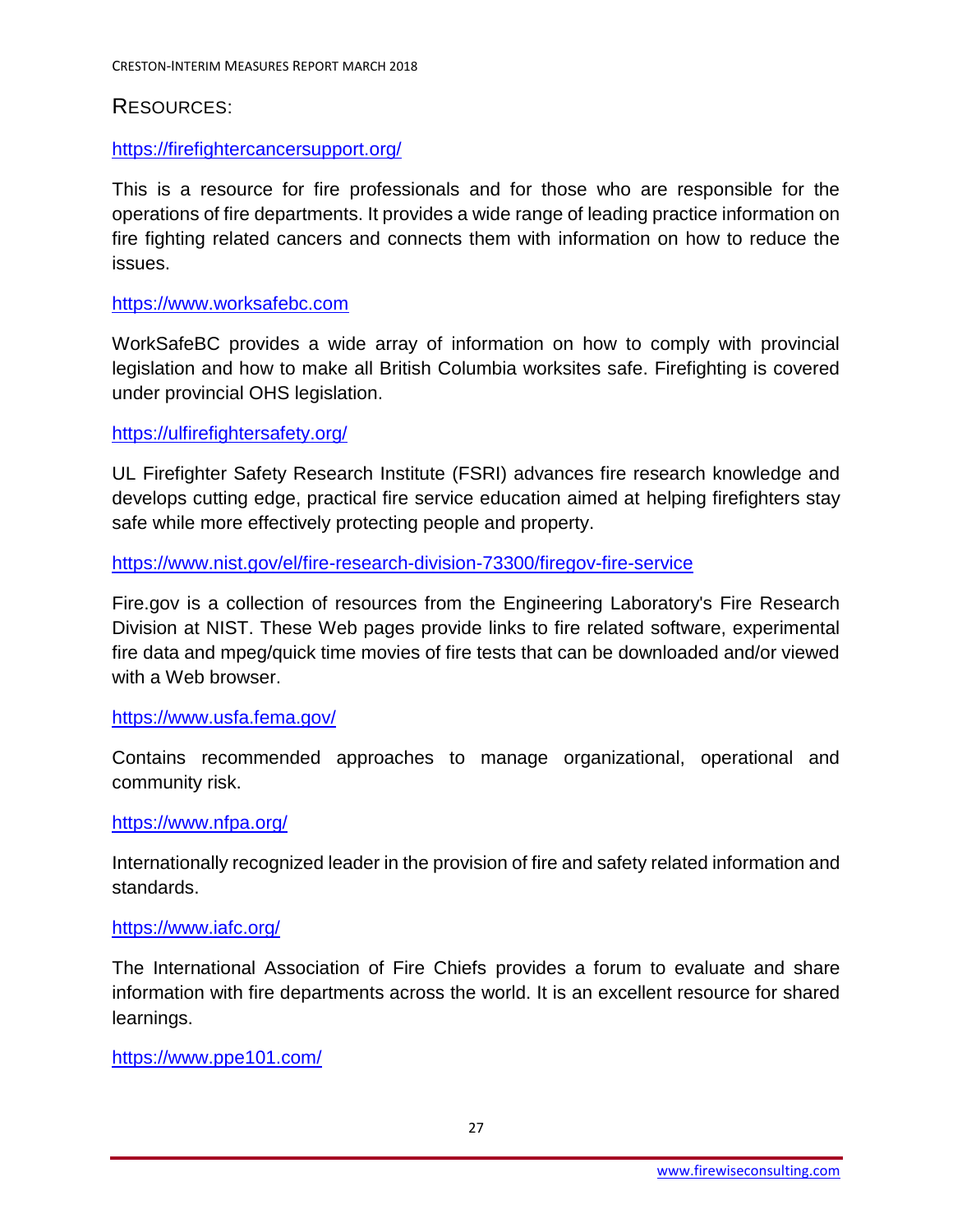A website provided by FireRescue1 (manufacturer of Globe, MSA, etc.) that addresses training and information regarding personal protective equipment.